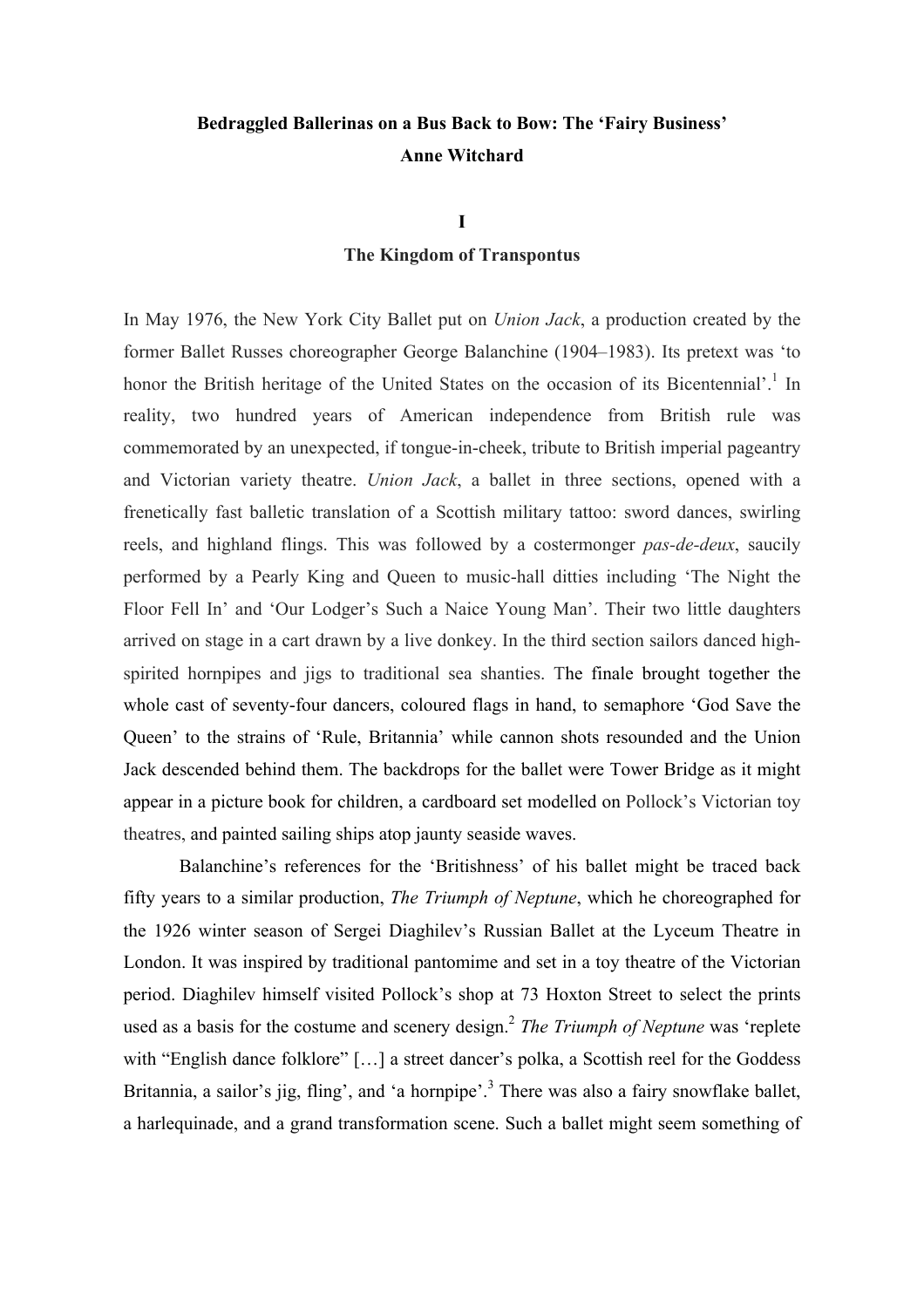an anomaly given Diaghilev's more familiar repertoire of experimental works. The wartime and post-Armistice productions of Diaghilev's now European-based company had regularly employed avant-garde painters including Pablo Picasso, Natalia Goncharova, and Mikhail Larionov, to collaborate on ballets that reflected contemporary art movements. The visual modernism of ballets such as *Parade* (1917)*, Contes Russes* (1917), and *Les Noces* (1923) delighted Bloomsbury with their attention to 'significant form', and both T. S. Eliot and Roger Fry wrote in praise of their brilliant colour contrasts and suggestive symbolism.4 Michel Fokine, Vaslav Nijinsky, and Léonide Massine restored the validity and vitality of the male dancer to theatrical ballet, and equally innovative was the choreography of Bronislava Nijinska whose pioneering work challenged the pirouetting 'prettiness' of the ballerina.<sup>5</sup> When the dance critic Arnold Haskell stated that 'the story of English ballet begins with Pavlova and Diaghileff' he was referring to the invigoration of an art form that had been defined by that twirling prettiness and which had for some decades been confined to the variety halls.<sup>6</sup> So why in 1926 did Diaghilev produce an 'English' ballet that resorted to the ostensibly moribund and outmoded elaborations of pantomime and music-hall ballet?

In fact Diaghilev was as attuned to trends as ever. It was a craze for mid-century Victoriana among London's so-called Bright Young Things that persuaded him to commission the eccentric peer and composer Lord Berners and his friend Sacheverell Sitwell to create the ballet score and libretto. *The Triumph of Neptune* was a combination of surreal pastiche, camp sentiment, and fierce nostalgia, and it prompted the normally anti-Diaghilev *Daily Express* critic, Hannen Swaffer, to state: 'We saw at the Lyceum last night the beginnings of a British ballet.<sup>7</sup> This was not quite what Haskell had meant. Where Haskell was referring to the artistic credibility of English ballet dancing as a nascent phenomenon thanks to Russian intervention, what Swaffer saw in *The Triumph of Neptune* was the rediscovery of an already credible native tradition. The flamboyant dandy-aesthetes of the 1920s embraced a 'High-coloured Victorian England' as wholeheartedly as pre-war Bloomsbury had rejected it, and Diaghilev's company offered ways of making aesthetic connections to that tradition.<sup>8</sup>

From its earliest days Diaghilev's Ballets Russes had extended the boundaries of academic dance with references to ethnic material and folk dance, which on the classical stage had declined into etiolated 'character' stereotypes. Fokine (in common with his cubo-futurist compatriots in Moscow and St Petersburg) believed art sprung from the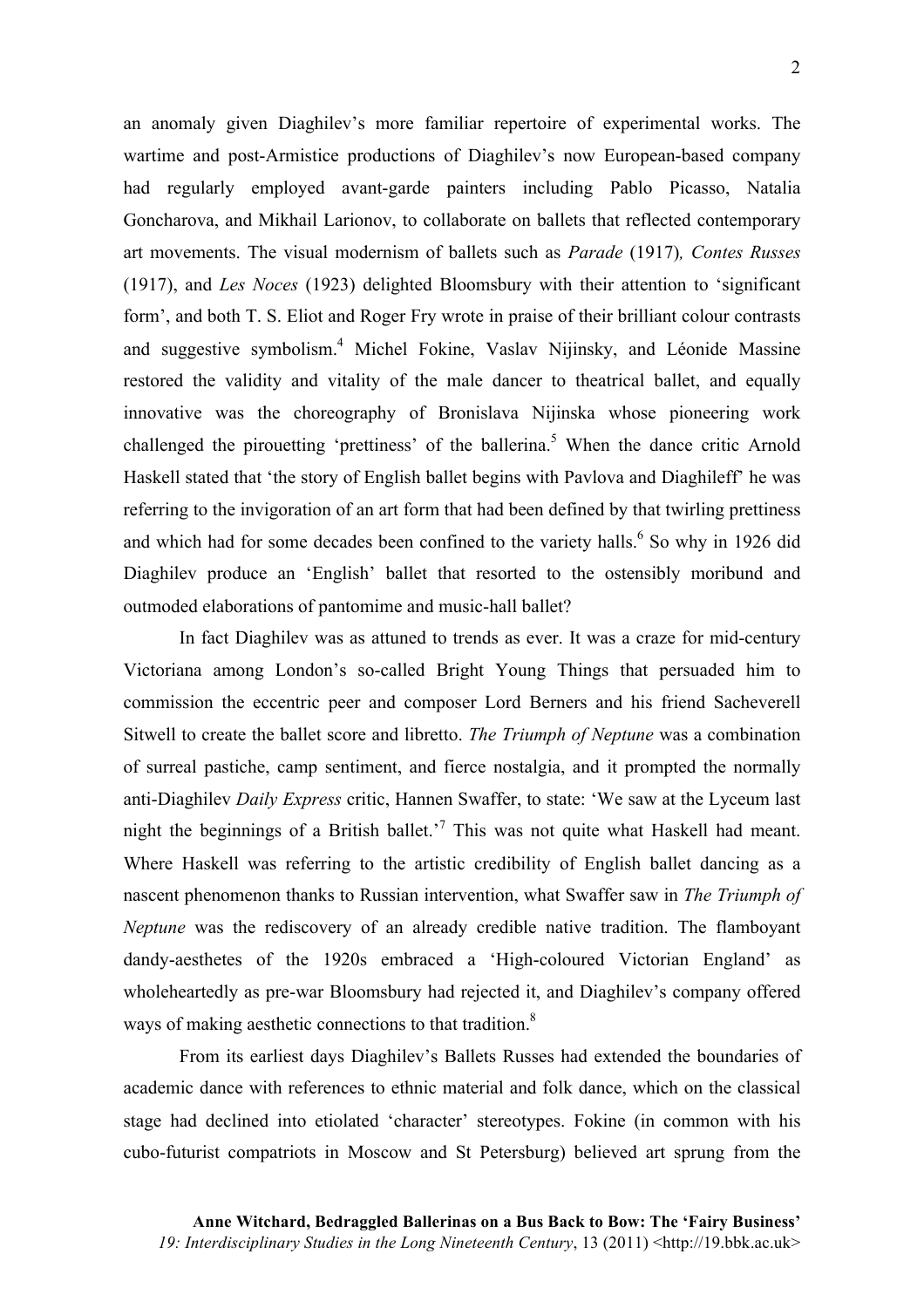masses and must touch the emotions. He astonished pre-war European audiences with revolutionary ballets derived from Magyar and Cossack sources, from Spanish, Greek, Arab, and Turkic indigenous dance, as well as more fanciful 'oriental' or 'primitive' inspiration. Diaghilev's commitment to the idea of theatrical ballet as high art allowed his modernist choreographers to raid the 'tawdry burlesques, ersatz toe dances and vernacular dances' of folkloric tradition, refining and fusing them into 'the medium of their own technique'.<sup>9</sup> Modernism itself might be defined by this transformational method, its texts a remaking or 'a pastiche or gloss of existing texts' partaking of an 'obsessive recycling of themes, genres, and typologies' ultimately elevating the value of abstract form over its source material.<sup>10</sup> But whereas English modernists in the 1910s had looked outwards, in the 1920s 'a project of national self discovery was underway'. <sup>11</sup> In *Brideshead Revisited* (1945), Charles Ryder's discomfited recollection of how as a student he had furnished his Oxford rooms illustrates the aesthetic backlash of Evelyn Waugh's generation against their Bloomsbury elders. In gauche contrast with the elegant Sebastian Flyte's 'strange jumble of objects', an 'elephant's foot waste-paper basket', and 'a dome of wax fruit', Charles's 'screen, painted by Roger Fry […] bought inexpensively when the Omega workshops were sold up', and a 'poster by McKnight Kauffer' are rendered, like his books which include Fry's *Vision and Design,* Clive Bell's *Art,* and Lytton Strachey's satirical *Eminent Victorians*, 'meagre and commonplace'. <sup>12</sup> The post-Armistice neoromantic modernism of the Sitwells, Harold Acton, Waugh, and their Oxford friends, rejected Vorticism's abstractions as 'mechanistically competent and insistently bleak', turning instead to childhood memories of music-hall theatre, of columbines, harlequins, marionettes, and sylphs, and to the tinselled engravings and hand-coloured toy theatre sheets of a disappearing English folk art.<sup>13</sup>

The cultural significance of the Penny Plain and Twopence Coloured had been noted by Robert Louis Stevenson back in 1884. In a nostalgic eulogy for the English toy theatre or 'juvenile drama' of his boyhood, he recalls its quality of 'insular home-bred staginess; not French, domestically British; […] the footlight glamour, the ready-made, bare-faced, transpontine picturesque  $[\dots]$  a strong flavour of England'.<sup>14</sup> The 'Englishness' that enthused the public-school balletomanes of Acton's set was discovered in the sensational melodramas and spectacular pantomime performed in the theatres of Hoxton, Poplar, and Bow in London's East End, and on the south side of the Thames bridges in Lambeth and the Elephant and Castle — hence 'transpontine', literally over the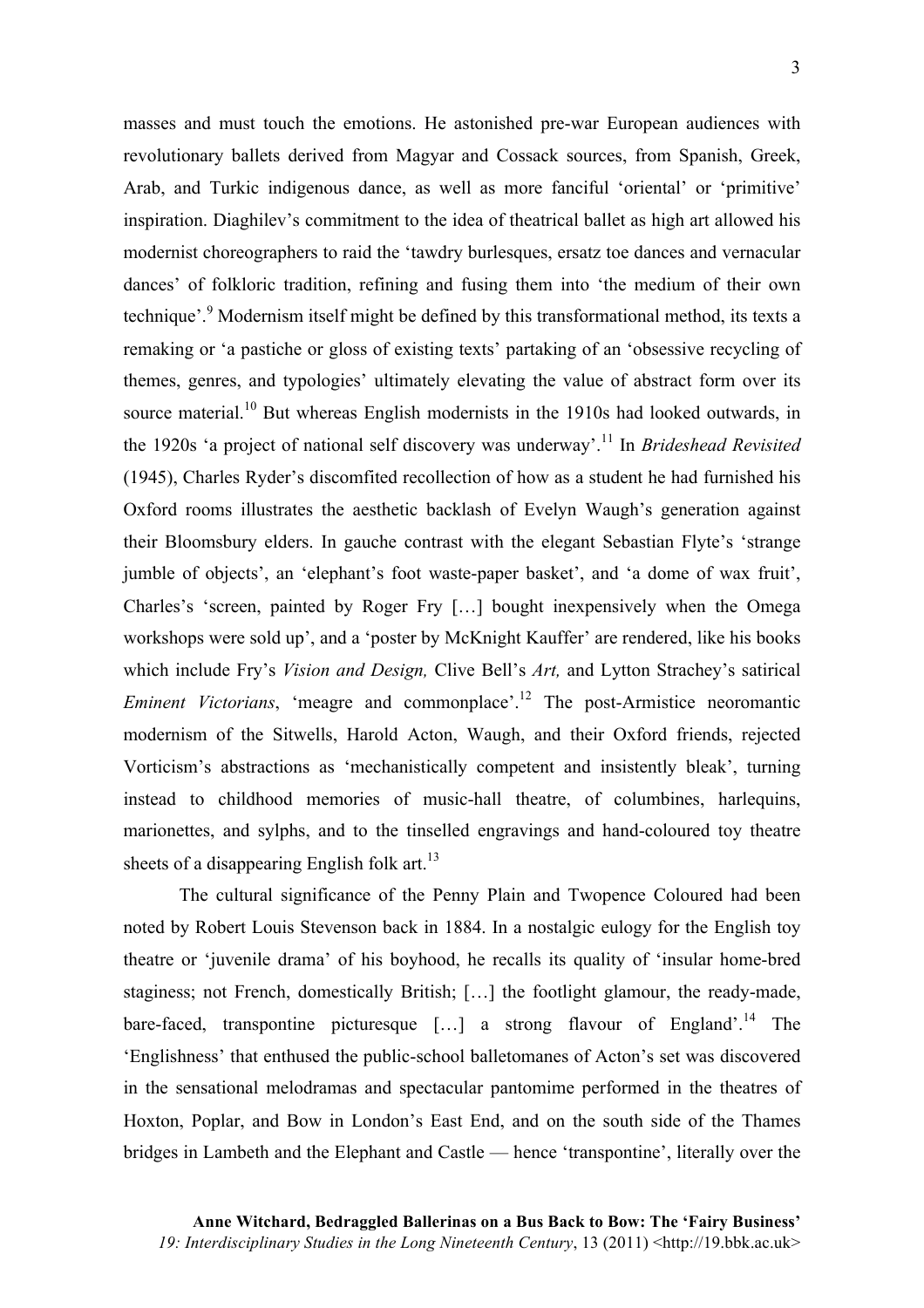bridge.<sup>15</sup> Stevenson's Kingdom of Transpontus, vividly replicated by the engravers and colourists of the Juvenile Drama between 1810 and 1850, is peopled by seafaring tars, dashing highwaymen, the 'black-face' minstrel, the scarlet-clad soldier boy, cockney costers, country maidens, and assorted blackguards, rakes, and cuckolds. This is where hearts are broken or mended, fortunes lost or made, and virtue rewarded, satisfactory resolutions effected by the supernatural interventions of Harlequin's baton or Columbine's wand.

*The Triumph of Neptune* presented a medley of twelve *divertissements* in true pantomime fashion, where character, costume, and choreography take precedence over narrative logic. The slight tale upon which the ballet is hung concerns a magic telescope set up on London Bridge through which it is possible to see Fairyland. A sailor, Tom Tug, and a Journalist decide they must make the fantastic journey. As they take their leave by omnibus, a Dandy embarks upon the seduction of the sailor's wife. In Fleet Street, 'The Evening Telescope' and 'The Evening Microscope' vie for news of the expedition. Eventually the sailor takes fairy form and marries Neptune's daughter.<sup>16</sup> The less-thancoherent narrative, observed the *Queen*'s critic, 'gives the ballet its true All-British flavour', concluding, like Swaffer, that 'it is heartening to realize that the Diaghilev productions now contain an item so English as *The Triumph of Neptune*'. <sup>17</sup> Balanchine himself danced Snowball, a traditional black-face role, with strutting and mincing steps derived from the cakewalk, an American vernacular dance with its antecedents in slavery, and from contemporary ragtime moves as well. As mentioned earlier, the inclusion of vernacular dance, in extending the boundaries of what might be accommodated in classical ballet, defined the modernism of Diaghilev's productions. Meanwhile the admixture of pastiche, parody, and homage that characterizes *The Triumph of Neptune* draws our attention both to the workings of modernism in its quest for rejuvenation and to the hierarchical cultural distinctions by which it is informed. Sitwell's quirky and allusive ballet was eclipsed by the larger successes of works such as *Les Biches* (1924), *Le Train Bleu* (1924), and others considered more representative both of the period and of Diaghilev's contribution to the status of modern ballet as high art. Along with it disappeared a sense of continuity with the indigenous performative tradition to which it was indebted, the music-hall ballet.

Marinetti's Futurist paean to Variety Theatre, published in English as 'The Meaning of the Music Hall' in the *Daily Mail* in 1913, indicates the crucial role of music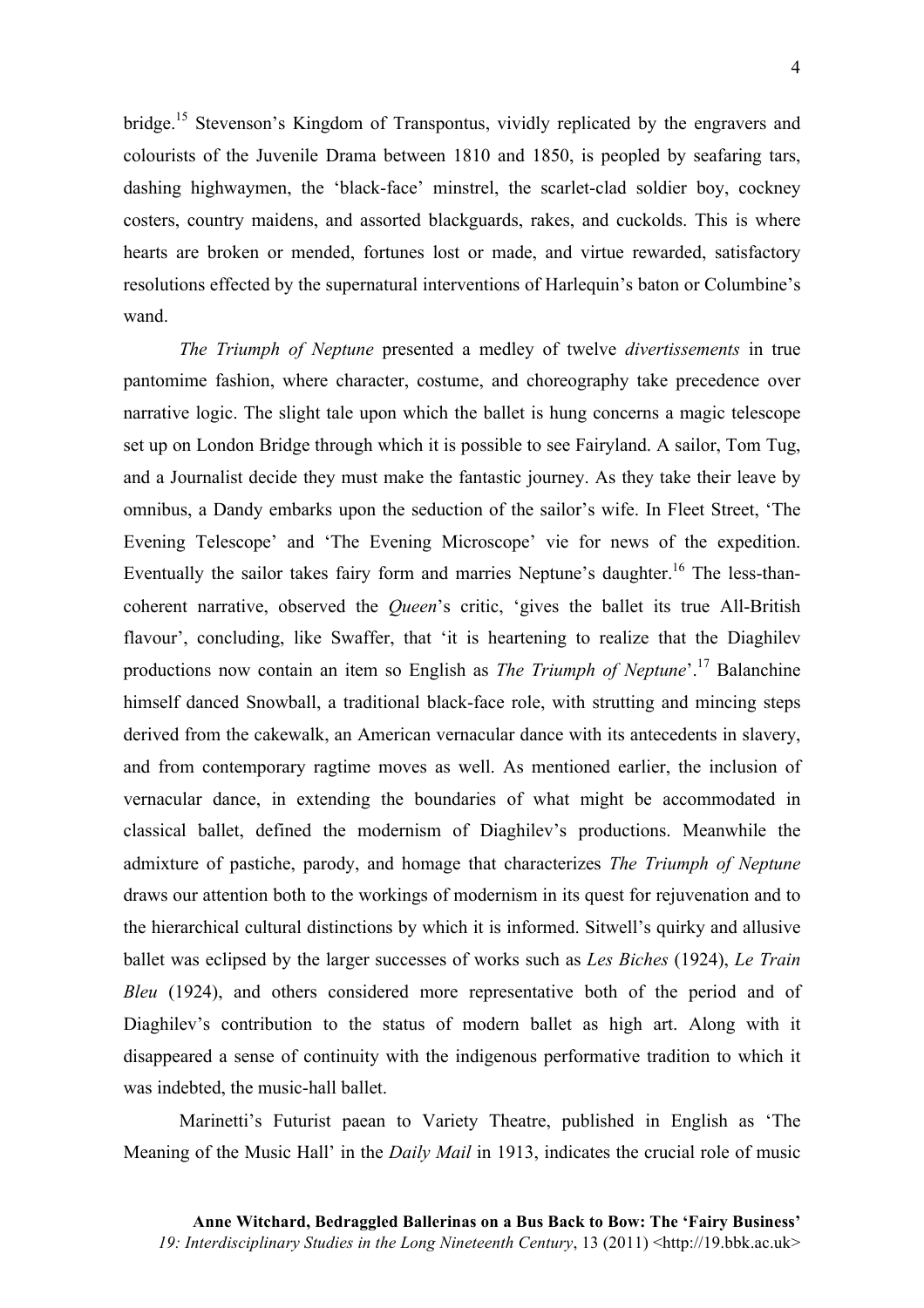hall in the formation of modernist sensibilities.<sup>18</sup> Sergei Eisenstein explained the formal influence of pantomime and music hall on expressionist cinema:

First and foremost we must give credit to the basic principles of the circus and music hall — for which I had a passionate love since childhood. Under the influence of the French comedians, and of Chaplin […] and the first news of the fox-trot and jazz, this early love thrived. The music-hall element was obviously needed at the time for the emergence of a 'montage' form of thought. Harlequin's parti-coloured costume grew and spread, first over the structure of the program, and finally into the method of the whole production.19

Aspects of music hall's material content, slapstick, and cross-talk in the plays of Samuel Beckett, to give just one example, have been widely discussed but only recently have scholars begun to give serious consideration to English ballet, which until the arrival of Diaghilev in June 1911, was a principal attraction of the music-hall stage to which it was indeed confined.<sup>20</sup> A century of critical neglect can be attributed to precisely the conditions which propelled Diaghilev's impresarial strategy. Refusing to countenance anything less than the elite audiences his company attracted on the Continent, Diaghilev determined that his company would perform only at opera houses or on the 'legitimate' stage.<sup>21</sup> London's 'invasion' by Russian dancers had in fact begun some years before in 1908, and the forerunners of Diaghilev's cultural offensive had been forced to perform in music halls. Lydia Kyasht, to the horror of Tsar Alexander the Second, took up an appointment as principal ballerina at the Empire, Tamara Karsavina and Olga Preobrazhenska danced at the Coliseum and the Hippodrome, while Anna Pavlova performed regularly at the Palace Theatre of Varieties.<sup>22</sup> Russia's Imperial court ballerinas were dismayed to find themselves billed alongside ventriloquists, jugglers, Bioscope Picture reels, and animal acts. Having seen her dance in St Petersburg and Paris, Bronislava Nijinska found it 'infinitely sad', despite her respect for these performers, to see 'the incomparable' Anna Pavlova 'following acts by magicians, clowns and acrobats'. 'Why', she wondered, 'was Pavlova here?'<sup>23</sup> The reduced status of the ballet dancer in England and her tumble from grace on the respectable stage is key to the way we might explore the lost links between music-hall ballet and what, owing to Diaghilev's phenomenal achievement, has been considered to be the 'birth' of English ballet in the early twentieth century.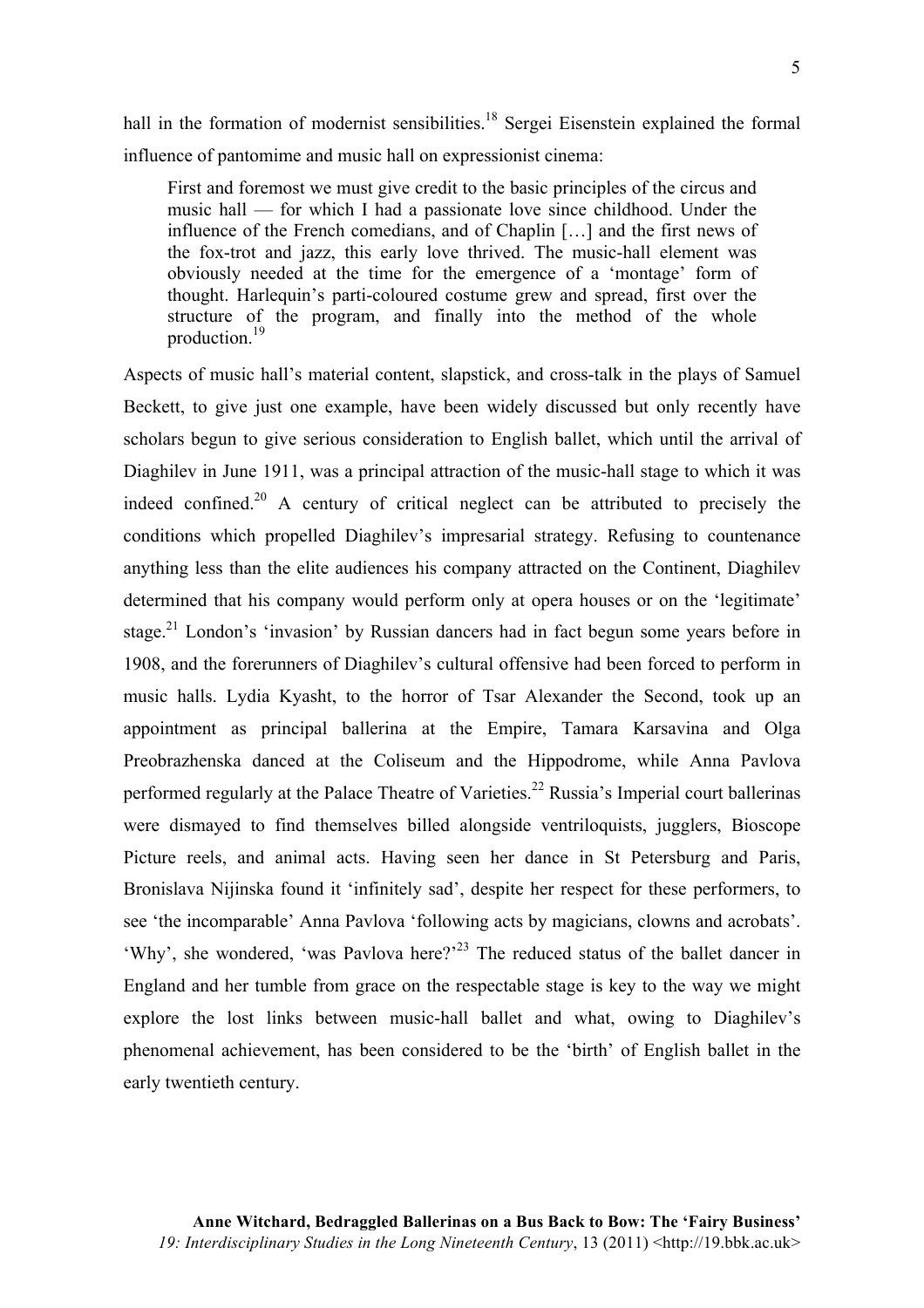### **II Bedraggled Ballerinas**

Victorian ballet was a popular entertainment encompassing a wide sense of theatrical dance. Pieces billed as ballet might include 'step-dancing, horn-pipes, and other popular dance forms' and sometimes incorporate song.<sup>24</sup> Between 1860 and 1910 the principal locations for staging the ballet were London's two great West End music halls, the Alhambra and the Empire in Leicester Square, followed by the Metropolitan in Paddington, the Canterbury and the South London Palace in Lambeth, and rivalled by the Britannia in Hoxton and National Standard in Shoreditch — all up-to-date commercial theatres with vast seating capacities.<sup>25</sup> Despite the brief flourishing of Romantic Ballet early in the nineteenth century, dance was a devalued art on the stage of the respectable theatre, having lost ground to the taste for opera.<sup>26</sup> This was largely to do with evangelical sensibilities that viewed the relationship between the female body and public display as connoting rather more than artistry. Indeed judicial intervention was occasionally brought to bear. In 1874, prosecution of the Alhambra's 'Carnavalesque Ballet', introduced into the last act of Offenbach's Fairy Spectacle *Le Roi Carotte*, was averted only when 'Mdlle Sara [née Sarah Wright, nicknamed 'Wiry Sal']' sent out a doctor's certificate from Camden Town stating that she had 'sustained a violent strain' so could no longer perform.<sup>27</sup> *The Era*'s critic commented that

It may be earnestly hoped that the patient of Mr Mason will henceforth find it desirable to forego that violent form of exercise on the public stage, which not only strains the limbs, but shocks the sense of decency. It will be seen by our latest advices from America that the police have closed the Metropolitan Theatre, New York, on account of the 'Can-Can' enormities there exhibited, and that *La Timbale d'Argent* is forthwith to be withdrawn from the Lyceum. There is no art, no skill, no training required to execute these gross gymnastic evolutions, and something more than unblushing audacity we may fairly ask from those who profess to be dancers of the 'Carnavalesque Quadrille'.<sup>28</sup>

Sustained within the context of a rather more innocuous popular entertainment, however, ballet provided employment for 'thousands of women' as huge *corps de ballet* were an element of the period's emphasis on spectacle. <sup>29</sup> Members of the *corps de ballet*, or ballet girls, came mostly from lower-class or theatrical families. Ballet girls were 'semi-skilled workers with limited opportunities for professional advancement'.<sup>30</sup> Even when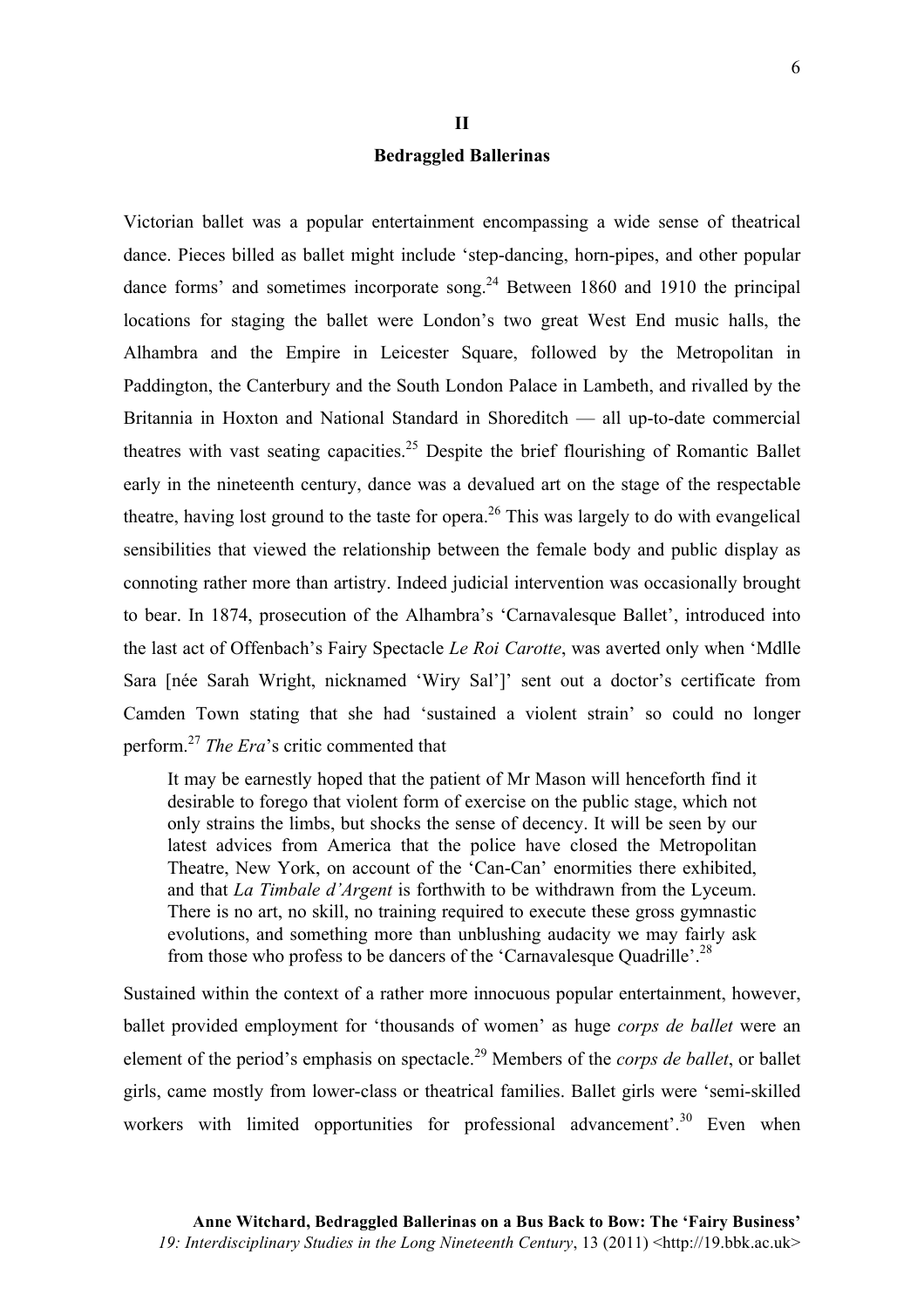apprenticed to the theatre from a young age they were not required to learn much in the way of academic technique or *pointe* work. Principal ballerinas were mostly Italian or French. Not until 1906 in *Coppelia* at the Empire did the *corps de ballet* get some *pointe*  work, and not until 1913 would there be an English prima ballerina, Phyllis Bedells.<sup>31</sup>



*Fig. 1:* From *The Day's Doings,* 8 October 1870: 'The Last New Can-Can: Mademoiselle Colonna and her Parisian Troupe at the Royal Alhambra Palace'.

Hired for their looks and placed in rows accordingly, design and display was the role of the *corps*, spectacular effects being appraised rather than the dancing itself. The ballet girl might be trained at the simplest level of gesture, while elaborate headdresses and props often inhibited her movements. Costumes were encrusted with sequins and spangles, giltfoil, tinsel, Dutch metal, and crystal drops, whatever would refract light and sparkle. Dance critic J. E. Crawford Flitch commented that 'frequently the *corps de ballet* have no room for any more elaborate step than an artless hop and a right-about-turn, a kind of convalescent pirouette'. <sup>32</sup> George Bernard Shaw described the Alhambra and Empire *corps de ballet* as 'consisting of rows of commonplace dancers, individually uninteresting (from the artistic point of view) but useful for the production of lines and masses of colour in rhythmic motion<sup>'33</sup> Massed and depersonalized, the main function of these kaleidoscopic battalions of girls was to be decorative, to provide glitter and spectacle. The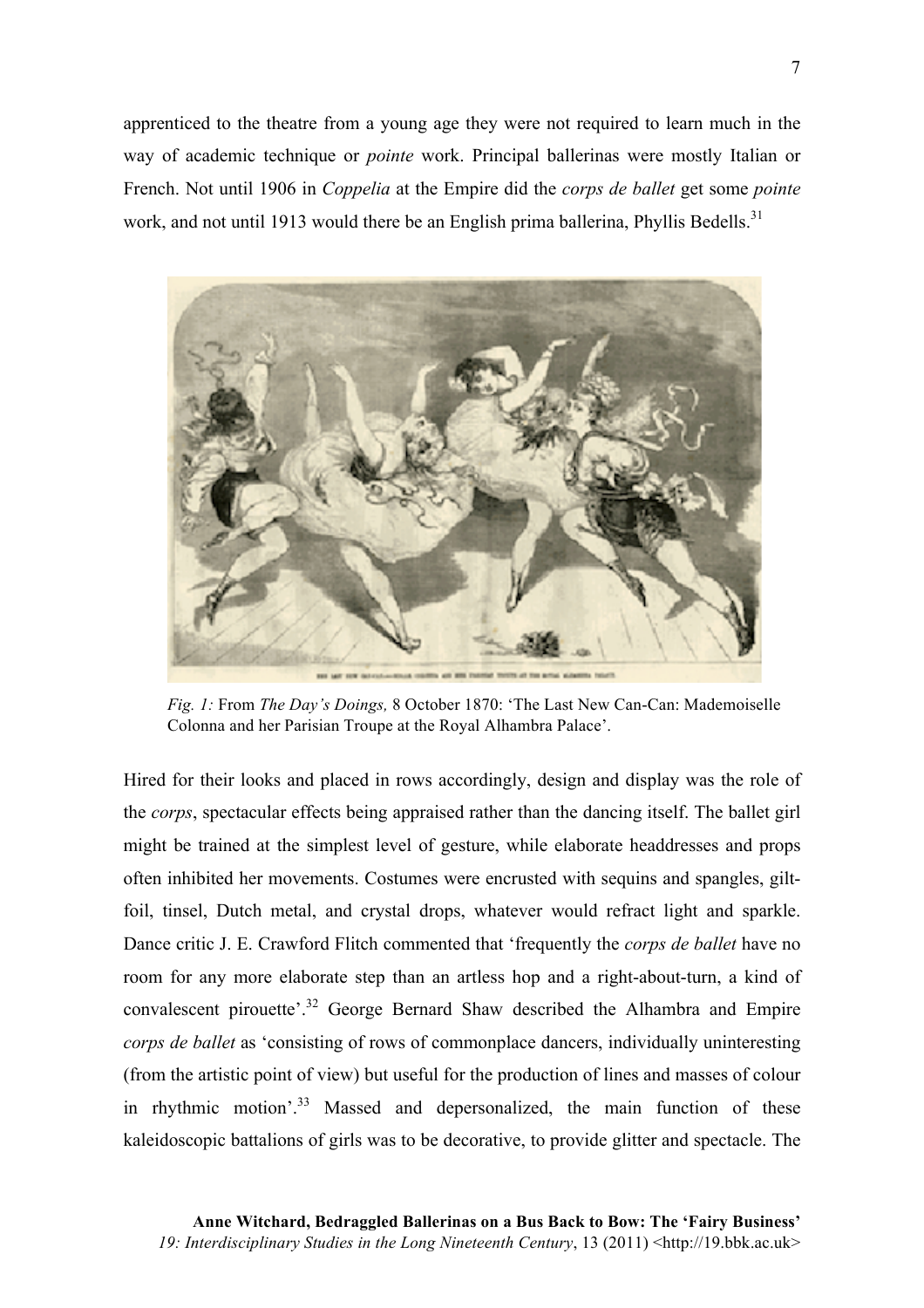principals and the *corps* had nothing to do with each other, the inflexible hierarchical divide of the ballet paralleled those in society generally, and while the principal ballerina was exotic and distant, the girl of the *corps de ballet* was British, ordinary, and sexually attainable.

The tension between the aestheticized identity of the ballet girl as she appeared on stage across the glare of the footlights and her accessible self shivering in the street outside was a crucial component of her undeniable erotic appeal. 'An Earthly Paradise' (signed J. M. B.) was published in the *Sketch* after a production of *Faust* at the Empire Palace of Varieties (1895). The poem revels in the prosaic reality of the offstage existence of the *corps de ballet* who in the final scene's aerial ballet appeared as angels:

No more the angels deck the sky — These angels hail from Peckham Rye From Bow or Kentish Town. 34

Some years after, Crawford Flitch would describe the *corps de ballet* as 'rank after rank and file after file of honest breadwinners from Camberwell and Peckham Rye'. <sup>35</sup> Between J. M. B.'s allusion to William Blake's vision of angels in Peckham Rye and Crawford Flitch's flat pronouncement of Peckham Rye as a suburban address, the ballet girl's humble domicile had kept pace with the outward push of London's ribboning cheap housing. Girls commuted 'up west' from the new model tenements of Bethnal Green, Poplar, Mile End, and Bow. Earlier in the century, Albert Smith, popular humourist and author of *The Natural History of the Ballet Girl* (1847) located her habitat in the outer suburbs of the day — 'Possibly she may live at Islington or Kennington' — or 'in the unknown regions of Lambeth'.<sup>36</sup> Smith composed a series of 'Natural Histories' on a botanical model: *The Gent* (1847), *The Ballet Girl* (1847), *'Stuck-Up' People* (1847), *The Idler Upon Town* (1848), and *The Flirt* (1848). His rather affectionate account of the ballet girl was at once indulgent and chiding of the young 'gent' about town, appealing to his prurient desire to exchange 'theatrical romance for common-place reality' and promising to 'try if we cannot make the one as interesting as the other […] by reversing the ordinary effect of glamour […]. We intend to touch but lightly upon pink-tights and gauzepetticoats. Spangles will only be hinted at'.<sup>37</sup> The book's purported revelations prompted a cross response in the *Theatrical Times*:

Who can wonder at the 'Gentish' youths giving their whole thoughts to the 'pets of the ballet,' […] and endeavouring, as they do by every means to find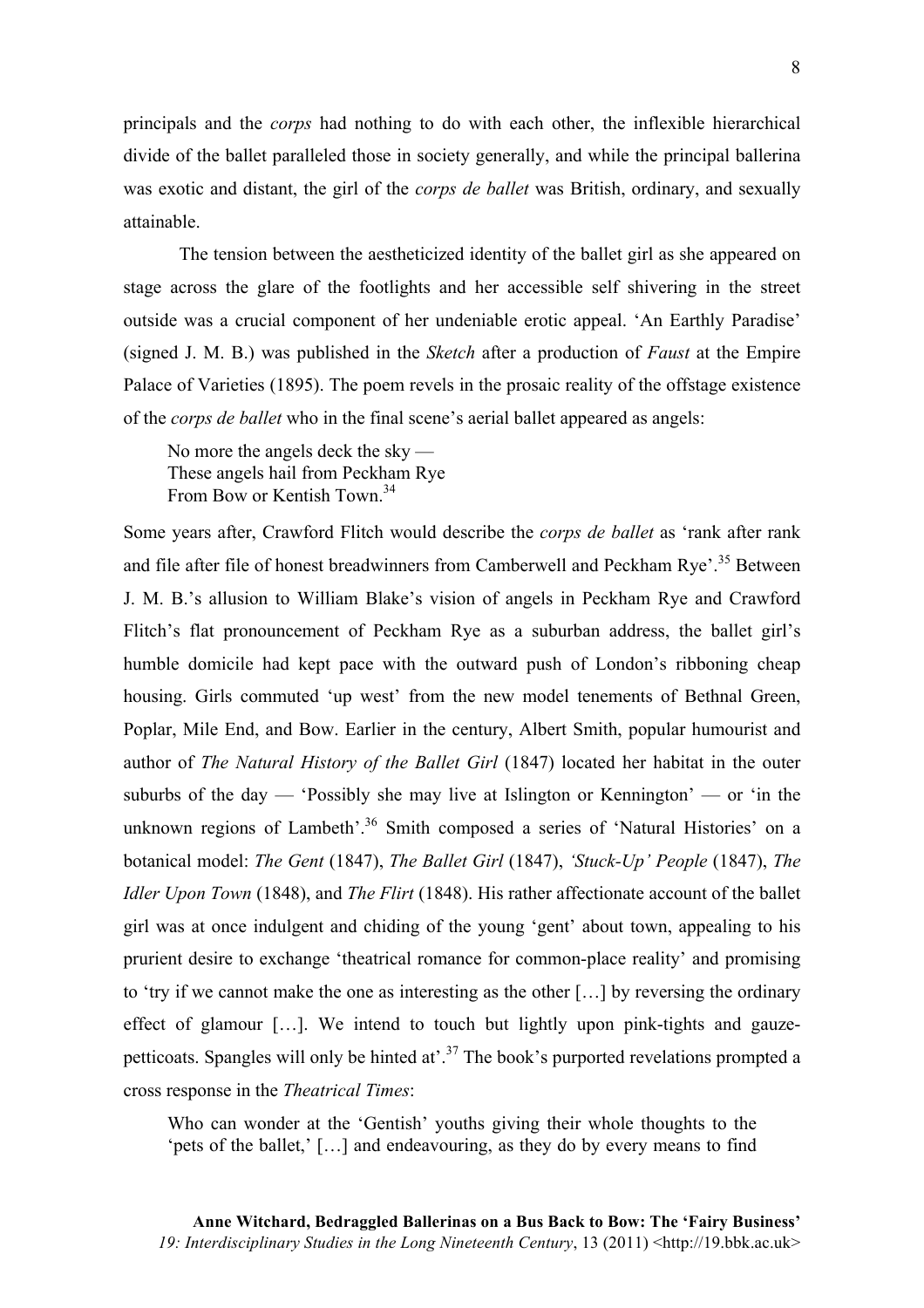out all about them, worrying and annoying Editors of Theatrical publications with questions as to their ages, and other minutiae respecting them.

It is not the general rule that when a young woman goes on the stage in a short flowing gauze sylphide dress, she goes at once, *nolens volens* [willy nilly] as the Cantwells and Mawworms of society would have us believe *au diable*; no, cases where such does happen are the exceptions. But when Mr Albert Smith starts by declaring this […] instead of bearing out his laudable and rightful belief he entirely proves the contrary […]. There are many things that it does not concern, or is not at all necessary everybody should know. The private history of the ballet girl is one of these. What does it matter to the playgoing portion, or the public in general […] whether they rehearse of a morning in their common walking dresses or whether they are painted and decorated of an evening […] *still more, what does it betide anyone save themselves and their intimate relations, their residing over the Surrey side of the water, and having to cross and recross the bridge of Waterloo in their journeys to and fro the theatre.*<sup>38</sup>

Despite his protestations, the attention given by 'A Voice from the Side-Wing' to her constant commute reinstates the social equivocacy of the ballet girl with the streetwalker. The ballet girl's late-night journeys to the West End palaces of varieties between Piccadilly and the Strand, or to those on 'the Surrey side' of the bridge in Lambeth, mapped out a sexualized geography of London reinforced by the associations of these locations with moral impropriety. Waterloo Bridge had been memorialized in Thomas Hood's famous poem 'The Bridge of Sighs' (1844) as the most likely place for a repentant prostitute to leap to a watery grave. When pickings on the Surrey side were slim, the women of 'Whoreterloo' would shift to the music halls and pubs 'up West'. The journalist James Greenwood described the late night returns of an

amazing number of wretched girls and women who come hurrying from the Strand side of the bridge, and with an aspect as exactly opposite to 'gay' as black is to white, making haste, through the rain which had saturated their flimsy skirts and covered the pavement with a thick paste of mud, cruelly cold to ill shod feet. $39$ 

The ambulant ballet girl is also 'very tired' when she 'quit[s] the theatre', possibly having had

no refreshment […]. It may be wet, too, and her thin shoes are not very well calculated to meet the treacherous paths and crossings of the suburbs. For in common with most members of the theatrical profession, she lives far from the scene of her labours.<sup>40</sup>

By the 1880s a striking amount of testimony expressed uncertainties regarding the moral perils of the ballet world. *The Pantomime Waifs* (1884) claimed to draw back the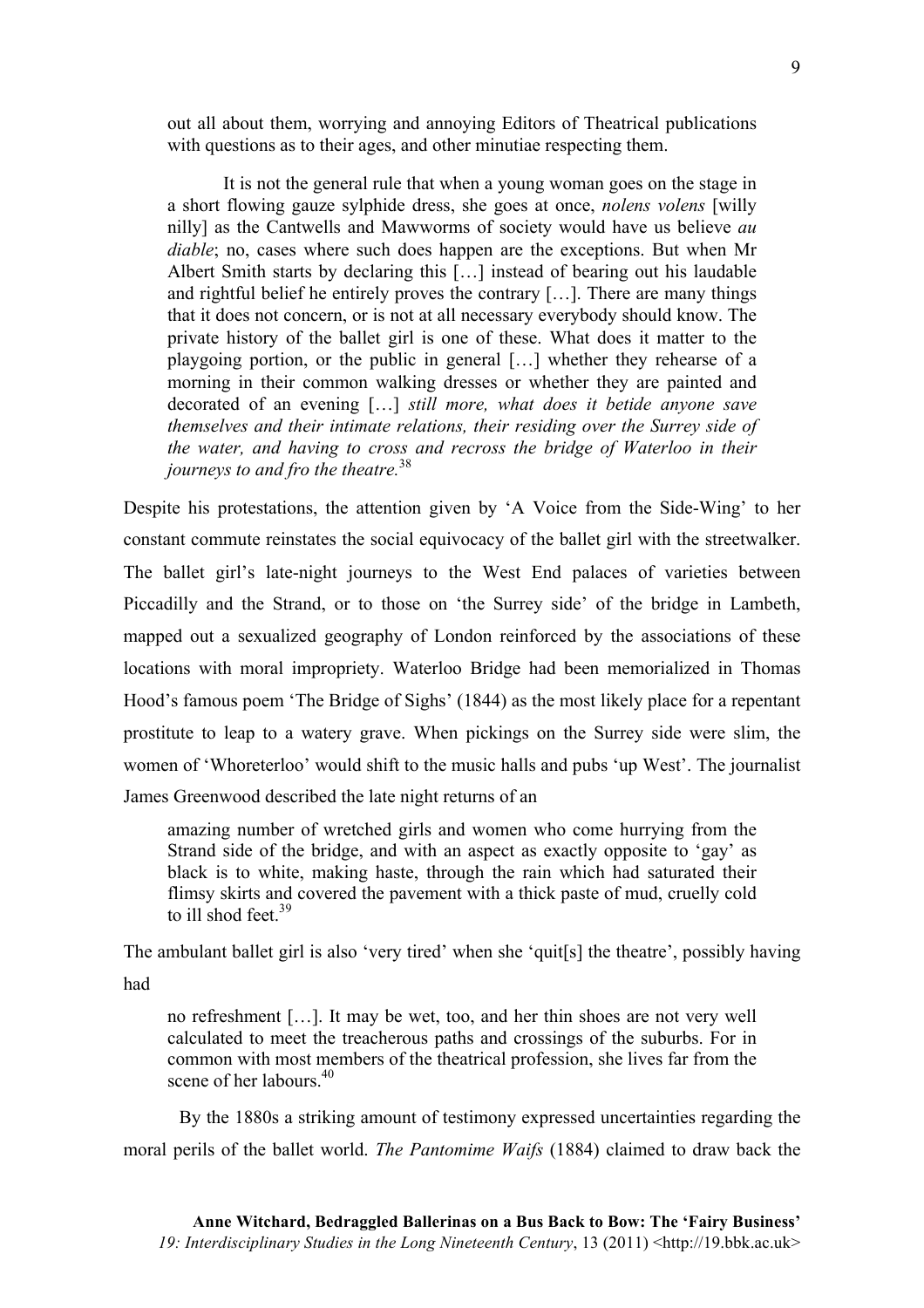veil from the 'gilded falsity' of the young ballet girl's life.<sup>41</sup> Anticipating Mrs Ormiston Chant's concentration on the *deshabillé* of the dancer, Ellen Barlee, an evangelical philanthropist, presumes an irrefutable association of the dancer's career with intemperance and vice:

the excitement, the unreality, the sensationalism, the costumes of their occupation, distance all feminine sobriety and practical domesticity [...]. *Deny it who can* the calling of a ballet girl is in itself a recognised lure to the depraved of the other sex. $42$ 

Miss Barlee invokes the magic of the pantomime transformation scene in order to emphasize the transformation from glittering fairy back to melodramatic waif: 'Turn off however, the gas, slip off the tinselled raiment' and follow the bedraggled fallen fairy through 'pitiless rain and biting cold back to her lonely fireless London garret'.<sup>43</sup> While her book did actually strengthen the campaign to legislate the labour of the stage fairy, it can only have added to her erotic appeal. The following year, Rev. Stewart Headlam, supporter of Oscar Wilde and major ballet fan, took a delegate from the Alhambra ballet — which included Martha Wooldridge, 'a little Cockney slip of a danseuse', as she was described — to visit the Bishop of London in an effort to convince him that ballerinas were *not* all doubling up as prostitutes.<sup>44</sup>

The fascination of the ballet girl for late-Victorian theatregoers sprang from the perceived incongruity of her fantasy stage persona and her offstage reality, the titillating 'paradox of a real, and probably available woman playing an incorporeal nymph'. <sup>45</sup> The neighbourhoods traversed by the ballet girl between the theatres of the West End and London's less salubrious areas 'down East' played no small part in this ambiguous allure. For Arthur Symons who, in 1898, brought his Symbolist aesthetic to the critique of the music hall, it was the girl of the *corps de ballet* who suggested the symbol which might best function to 'disengage the ultimate essence' of urban life.<sup>46</sup>

## **III 'A cry of ecstasy in Paris would find an answer in London'<sup>47</sup>**

Modernism in London emerged as a response to a metropolitan modernity that had Paris as its counter image. 'In Leicester Square', Symons wrote, 'you are never in the really normal London: it is an escape, a sort of shamefaced and sordid and yet irresistible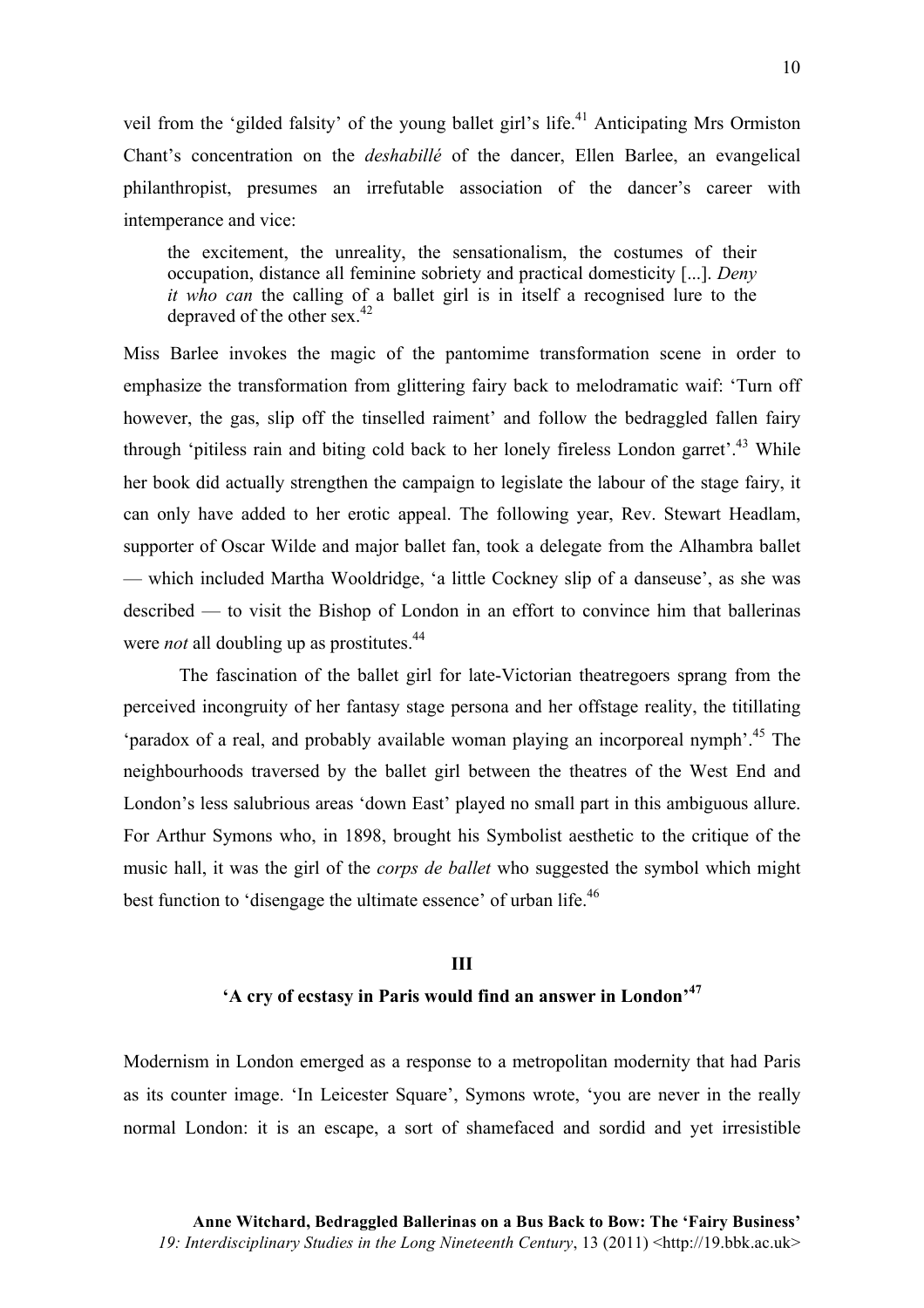reminder of Paris.'48 Soho's Leicester Square had been home to the notorious Café du Globe where *tableaux vivants* and *poses plastiques* were staged. The French influence, from 'internal filth' to 'outward show', as one Swell's Guide, *Peeping Tom* (1859), promised, was 'everywhere on view'.<sup>49</sup> By the 1890s this influence was nowhere more evident than at the Globe's successor, the Empire Theatre of Varieties, where the nightly spectacle of the ballet was mirrored by the shadowy reflection of the 'very much painted' women who strolled the five-shilling promenade.<sup>50</sup> 'Soho is Bohemia', Symons claimed, 'not in the literal sense for Bohemia exists only in Paris', but he meant that the Empire was its embassy.<sup>51</sup> Symons was a regular Channel hopper, familiar with the *café-concerts*, cabarets and bars of Montmartre and Montparnasse, the *Chat Noir* and the *Moulin Rouge*, where poets, painters, and their models mixed with a vivid *demi-monde* peopled by pimps and their girls, the flamboyant Parisian *Apaches*. 'Arthur Symons', observed W. B. Yeats of his friend,

has made the music-halls of London and Paris his peculiar study, and set forth their gaieties and tragedies in even, deftest verse […]. He has studied them for purposes of literature and remained himself, if I understand him quite rightly, quite apart from their glitter and din.<sup>52</sup>

It is difficult to understand how Symons could be thought to have remained 'apart' from the music halls' 'glitter and din' unless the stream of London ballet girls he pursued and immortalized in poems, reviews, letters, and essays were fantasized liaisons. Whatever the case, through his music-hall studies of one kind or another, Symons introduced into a literature of London the Baudelairean aesthetic that venerated the maddening artifice of the female dancer as well as the idea of art and poetry inhabiting and illuminating the life of the street.<sup>53</sup> It was Symons who proposed that writing about the metropolis would be 'the very test of poetry which professes to be modern'.54 In defence of the general outcry raised against his 'dirty-minded' music-hall poems, Symons composed an article on literary decadence for *Harper's New Monthly Magazine* (1893) which, although it served to provide his detractors with an even clearer target, would be reworked as *The Symbolist Movement in Literature* (1899), an acknowledged influence on the writing of Joyce and Eliot and their high-modernist response to the representation of urban life.<sup>55</sup> Symons explained French Symbolism as 'an attempt to spiritualise literature', 'to disengage the ultimate essence, the soul, of whatever exists and can be realised by consciousness'. <sup>56</sup> He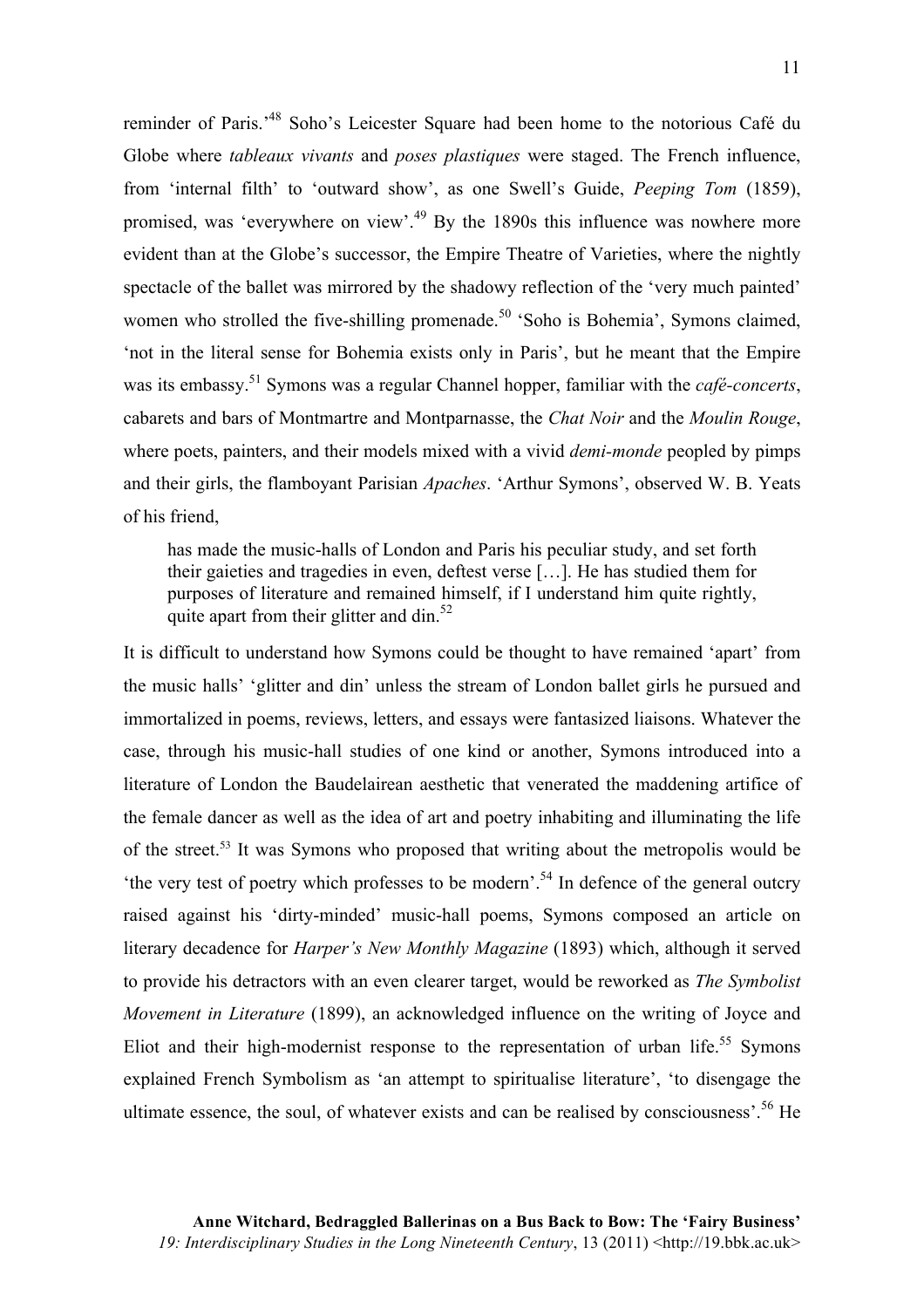brought this formal aesthetic to his critique of the raucous variety of London's music halls and their delightful 'consecration of the frivolous'.<sup>57</sup>

And now look at the dance […]. Here are all these young bodies, made more alluring by an artificial heightening of whites and reds on the face, displaying, employing all their natural beauty, themselves, full of the sense of joy of motion, or affecting that enjoyment, offered to our eyes like a bouquet of flowers, a bouquet of living flowers which have all the glitter of artificial ones. As they dance, so human, so remote, so desirable, so evasive […] they seem to sum up in themselves the appeal of everything in the world that is passing, and coloured, and to be enjoyed.<sup>58</sup>

Symons's familiarity with the dance revues of Montmartre meant that he had a well-developed appreciation not just of the ballet but of popular dance forms including novelties such as the 'serpentine dancing' of Loïe Fuller, gypsy dances, and those of the Parisian working and criminal classes that had moved from the street to the stage, the cancan, the tango, and the apache dance. These dances, for Symons, were the ultimate symbol of human life in the city: 'simultaneously intimate and formal, to the point of potential alienation', they 'spoke against the sterility of modern life yet […] also celebrated its transitoriness'.59 The image of the dancer 'with her gesture, all pure symbol', explained Symons, 'evokes, from her mere beautiful motion, idea, sensation, all that one need ever to know of event'.<sup>60</sup> In his recognition of the dancer's relation to this complex of ideas, Symons was, as Frank Kermode has established, 'at the centre of his period and herald of its successor'.<sup>61</sup> Kermode acknowledges Symons's role as a conduit of ideas, not just across the Channel but across the century's divide. It was Symons's 'transformation of the bohemian art of living into a form of symbolic production' that would play an especially strong part in the history of modernism's underestimated complicity with dance and the dancer.<sup>62</sup>

#### **IV**

### **The Fairy Business**

There is one beautiful sight in the East End and only one, and it is the children dancing in the street when the organ-grinder goes his round. It is fascinating to watch them, the new-born, the next generation, swaying and stepping, with pretty little mimicries and graceful inventions all their own, with muscles that move swiftly and easily, and bodies that leap airily, weaving rhythms never taught in dancing school. 63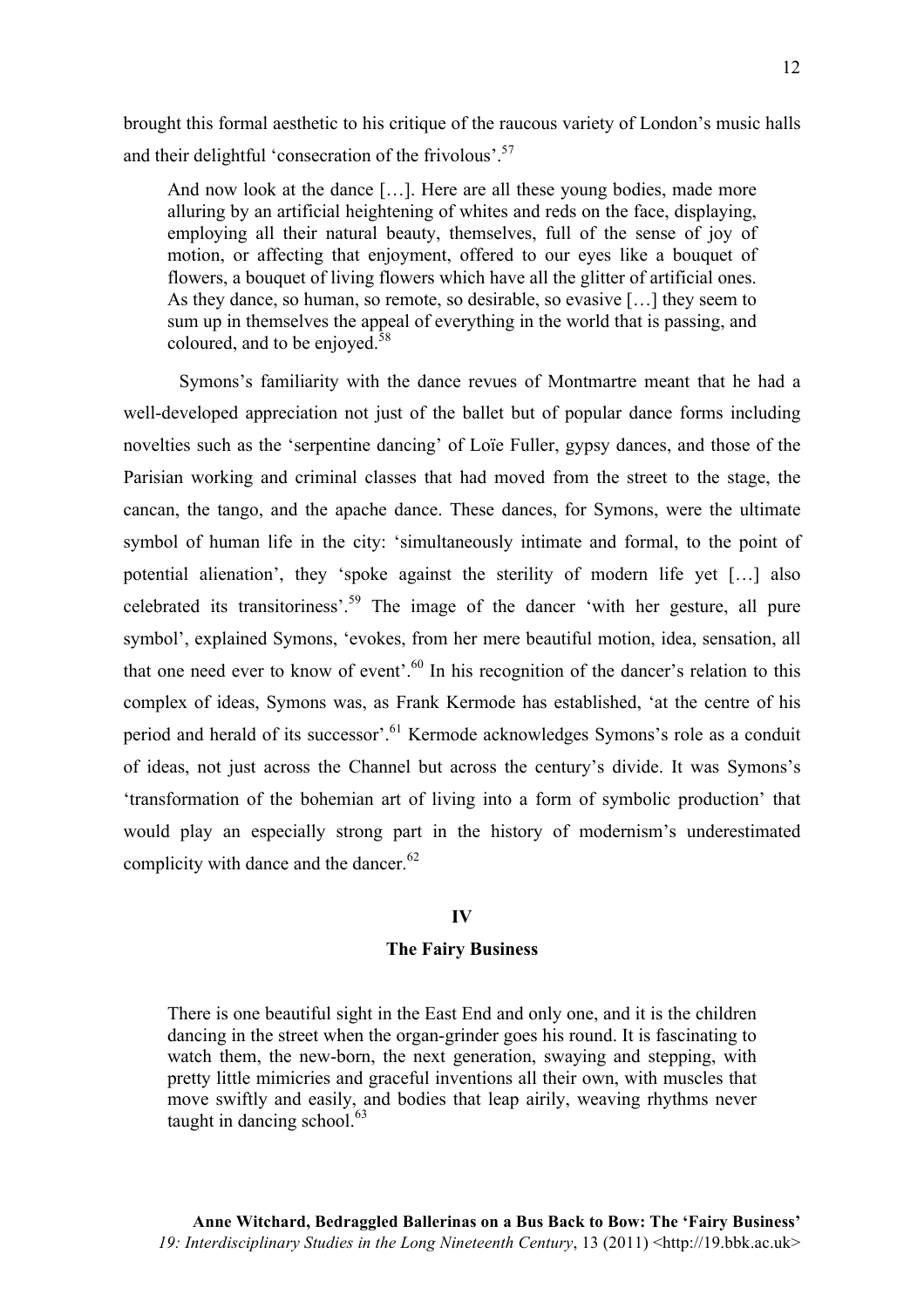Symons's poem, 'Nora on the Pavement' (1893), merges the memory of 'A footlight fancy, petulant and bewildered' in a vision that restages the ballet girl 'on the midnight pavement'.<sup>64</sup> In Laurence Binyon's 'The Little Dancers' (1896), 'Two children, all alone and no one by' hear the barrel organ and 'Holding out their tattered frocks [...] dance sedately: face to face they gaze, | Their eyes shining with perfect pleasure'. <sup>65</sup> Ernest Rhys did the same in his poem about a street-dancing girl, 'A Winter Night's Bacchante' (1894):

The little tumult of the hour is past, The quick beseeching of the music, still, That made the moments reel, While night gave way, and faster and more fast Pressed tirelessly her circling feet upon romance's heel.

The spell was hers, hers fiddle, piping flute, Whose rapturous magic sped the giddy throng, While swift she glanced along, A pale Bacchante, passionate of foot, Whose swaying limbs and laughing eyes turned all our hearts to song.

She charmed the night till care was stolen away, And left us happy, for an hour of heaven, Our sins of earth forgiven, As still we watched white arms, white garments, sway, And radiantly she swept along, by winds of music driven.<sup>66</sup>

The critic John Lucas has noted a disengaged *flâneur-*ism in these works, observing that the fin-de-siècle perception of 'the *demi-mondaine* world of music hall and street performers, of prostitutes and dancers' was a 'kind of home-grown Orientalism'.<sup>67</sup> Sensibilities that blurred distinctions between the pantomime orientalisms of London's variety theatres and an orientalist theatricalization of the streets outside were instrumental in forging a rhetorical space for London's working-class communities as spectacle. As early as Pierce Egan's *Life in London* (1821), low-life localities had been portrayed in terms of the theatrical potential of the East End:

Lascars, blacks, jack-tars, coal-heavers, dustmen, women of colour, old and young, and a sprinkling of the remnants of once fine girls, &c. were all *jigging* together […] and the scene changed as often as the pantomime, from the continual introduction of characters. 68

James Greenwood's 'excursions into queer sides of nightlife' took him to the lowest dives in Ratcliffe Highway and were collected in *The Wilds of London* (1874). Observing the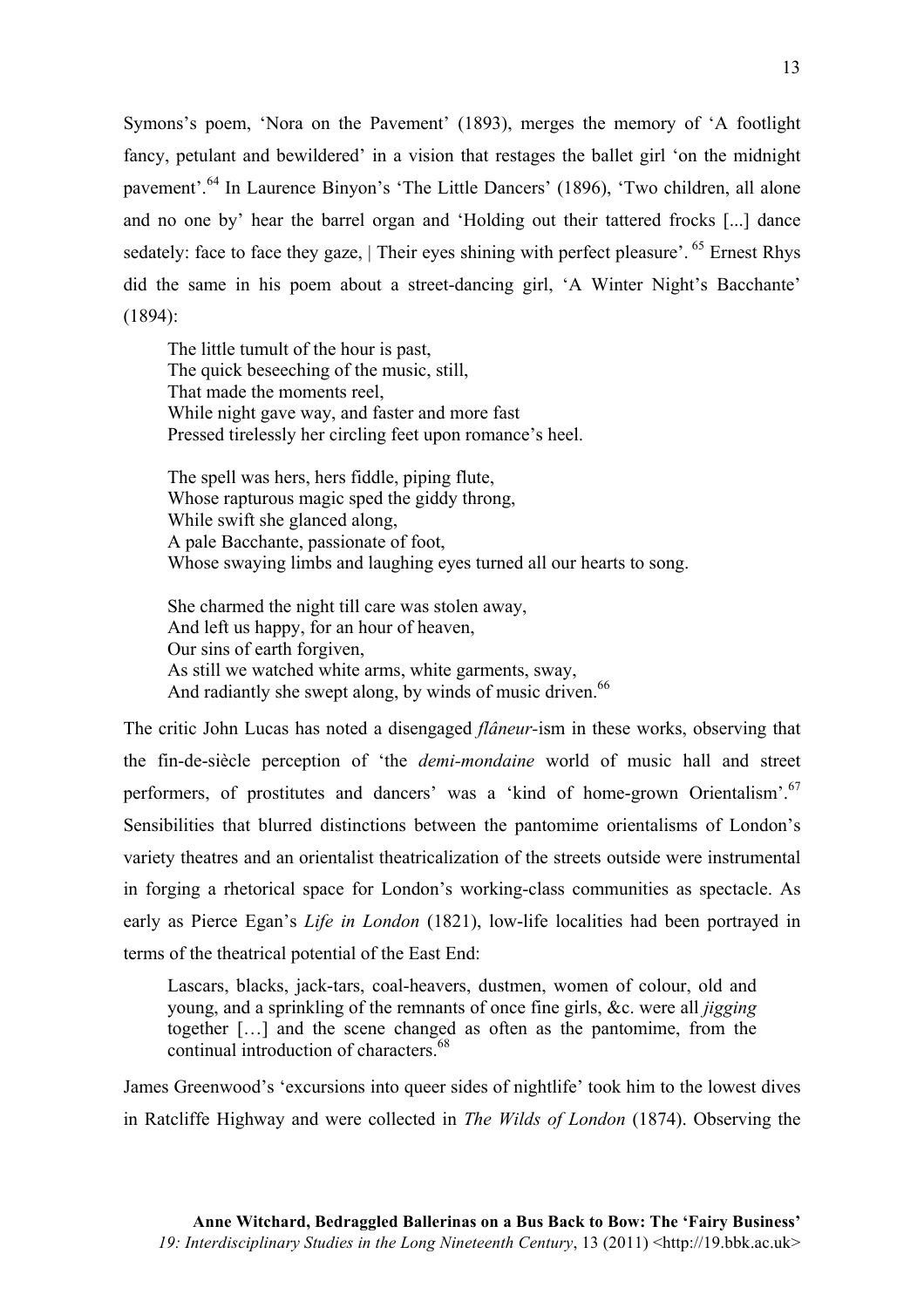colourful throng in the dockside dance halls of the East End, he imagined he was 'behind the scenes at a theatre during the pantomime season'.<sup>69</sup>

Dancers worked together to create self-referential performances of this sociogeographical gap. Theatrical presentations of vernacular forms derived from street dances and working-class 'types' that incorporated the steps of urban street dance and folk tradition became hugely successful. Like the Parisian apache dance, these 'coster' performances would sustain nation-defining notions of 'Englishness' that would become central to the late-Victorian stage and they would ensure the continued vitality of theatrical dance.

A career in the ballet was more often than not a family concern. 'Perhaps her father is a supernumerary', Smith observes in *The Ballet Girl*, 'or she is confided to the care of an older sister Coryphée'. <sup>70</sup> In *Hard Times* (1854), Sleary's Circus is comprised of 'two or three handsome young women […] with their two or three husbands, and their two or three mothers, and their eight or nine little children who did the fairy business when required'.<sup>71</sup> Many of Edwardian London's best loved Gaiety Girls and musical comedy stars came from theatrical families and began as stage fairies employed in East End musichall ballets. Ada Reeve, who grew up to become a famous Gaiety Girl, was born into a minor theatrical family. Her father was an actor and her mother a ballet dancer. She made her first appearance in the pantomime at the Mile End Pavilion in Whitechapel at the age of four.<sup>72</sup> Marie Lloyd's father was a waiter at the City Road's Grecian Theatre, formerly the Eagle Tavern. As a child she danced barefoot in the saloon theatres of Shoreditch with her three sisters whom she organized into a troupe called the Fairy Bells. The Empire production of *Cinderella* in 1906, for example, lists four Collier sisters on the programme, Beatrice, Elsie, Lily, and Millicent, and three Craske sisters of whom Margaret would be hand-picked by Diaghilev for the Ballets Russes (renamed Margareta Krasova). Lottie Collins, who would become famous for her song and dance 'Ta-ra-ra-Boom-der-ay!', was born in the East End in 1865 and started out in music hall at the age of eleven in a skipping-rope dance act with her younger sisters, Eliza and Mary Ann, called *The Three Sisters Collins*. 73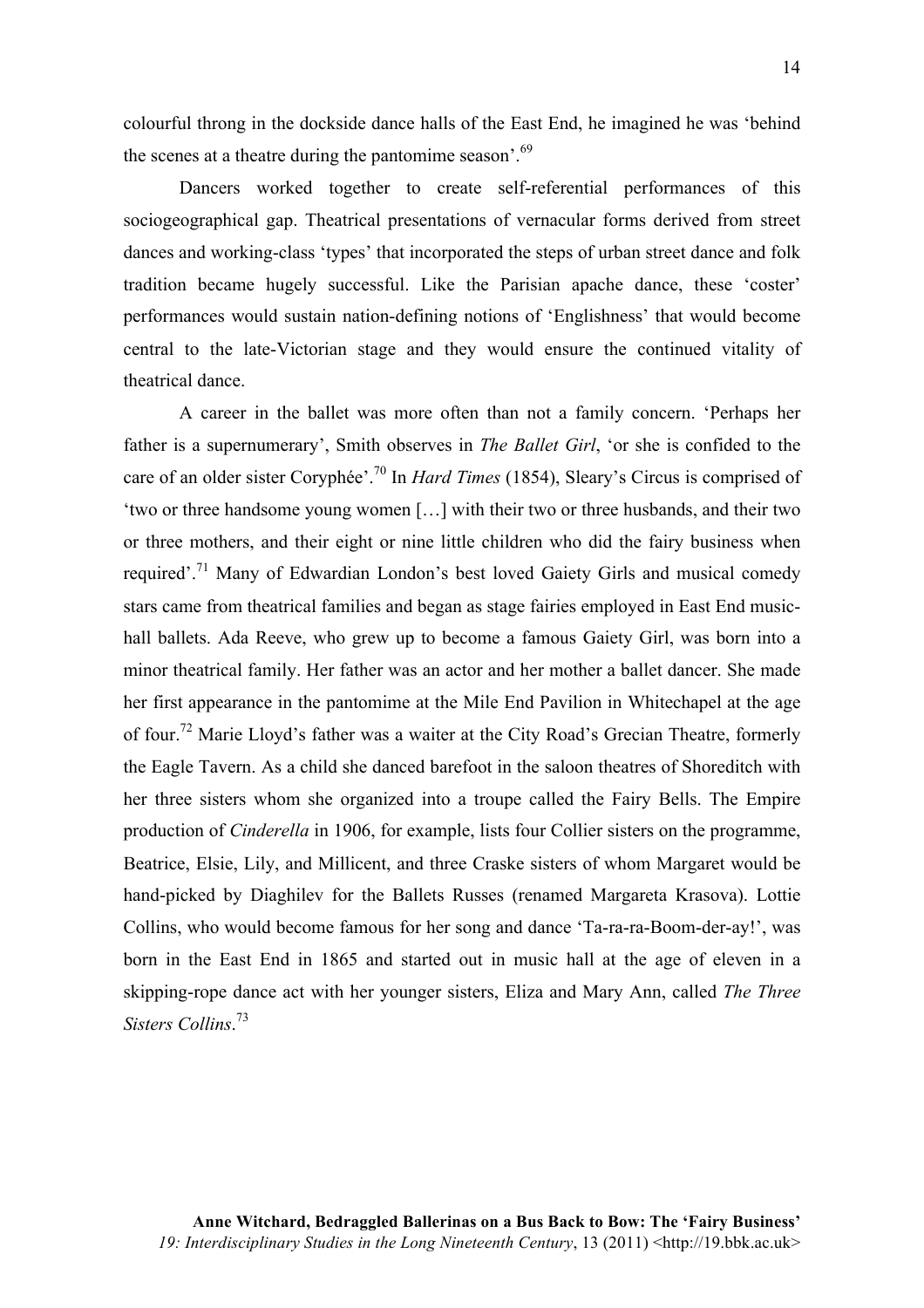

*Fig. 2:* Sheet music cover for 'Ta-ra-ra-Boom-der-ay!'

Lottie Collins was touring in the United States when she first heard the song 'Tara-ra-Boom-der-ay!'. Reportedly of Black origin and first sung in a St. Louis whorehouse, Crawford Flitch traces it to an Algerian *danse du ventre* or belly dance and to what he describes as 'the barbaric orgies of Central Africa'.<sup>74</sup> Collins first sang the song at performances of the Gaiety Theatre's burlesque *Cinder Ellen Up-too-late* in December 1891. Afterwards she performed it at the Tivoli Music Hall and it became her signature piece. She would sing the first verse demurely and then launch into the chorus and an uninhibited skirt dance with high can-can kicks on the word 'BOOM' that exposed her scarlet stockings and garters. Collins's interpretation of the song drew from a dance craze of the time, the Skirt Dance, and it was this dance that was to prove transitional in staging the powerful attraction upper-class men exhibited towards lower-class female sexuality. As a later commentator would observe, Lottie Collins turned 'Ta-ra-ra-Boom-der-ay!' into a Dionysian revel of the emancipated girl.

An anonymous contemporary dance critic writing in the *New York Times* explained the Skirt Dance as 'a felicitous union' of the ballet and of the clog or step dance, popular on the music halls, derived from working-class and folk roots and from London's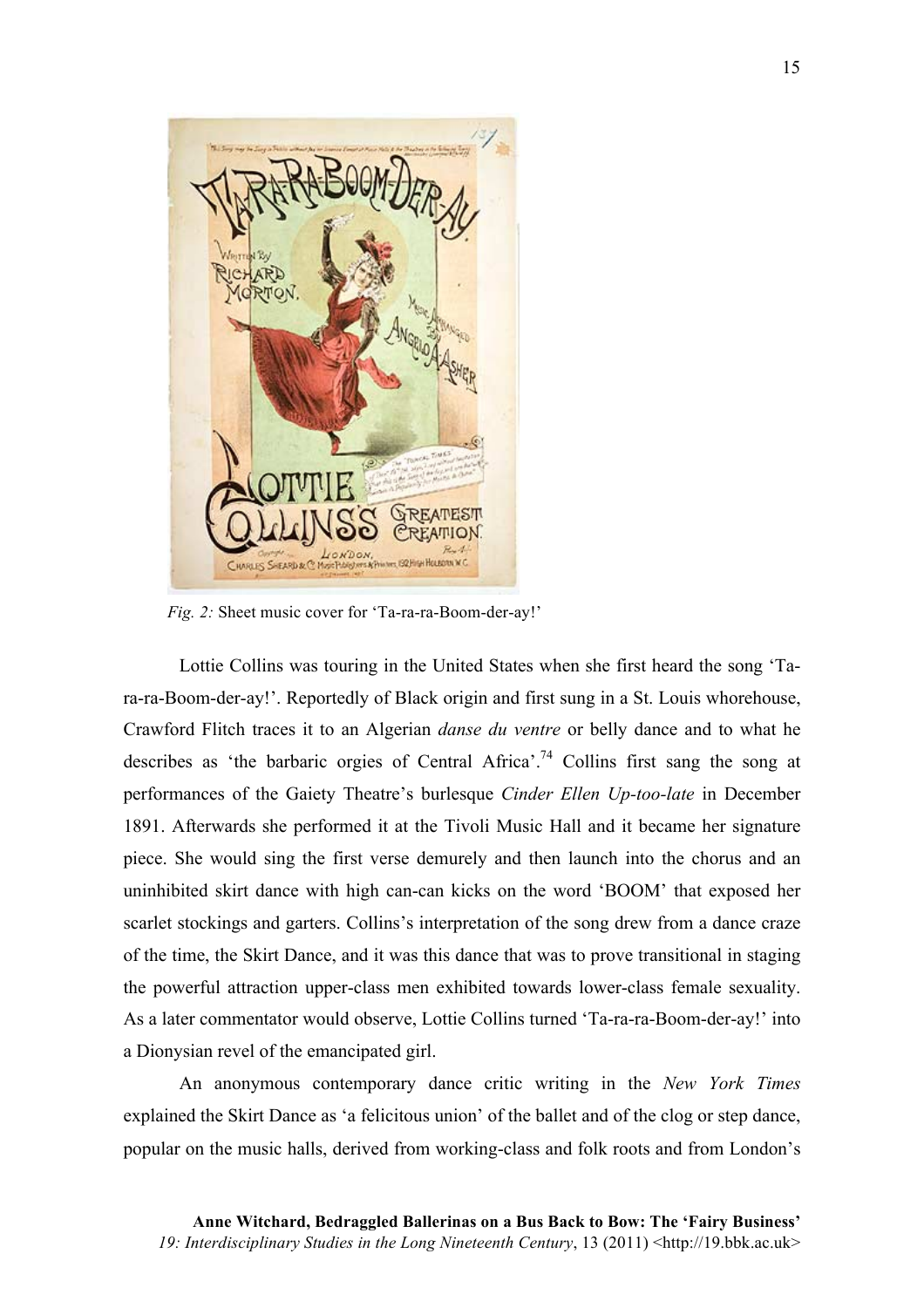costermonger tradition.75 Henry Mayhew describes coster dances as 'vigorous, laborious capering', clog hornpipes, jigs, and polkas, performed at twopenny hops in beer shops or in the street to the music of a concertina or fiddle or barrel organ. <sup>76</sup> The *New York Times* critic welcomed the Skirt Dance for its class hybridity:

One may call it the happy offspring of a *mariage de covenance* between a rather worn-out aristocratic stock and a vigorous plebeian, whereby the former has been set, very literally upon its legs again and the latter has acquired much grace and refinement.<sup>77</sup>

The Skirt Dance was created by Frederick D'Auban. He too was a child performer in the 1850s, appearing with his sister Marie as Madame D'Auban's 'celebrated infant dancers' and he continued to appear as part of the D'Auban family song and dance act throughout his childhood.<sup>78</sup> D'Auban would go on to become ballet master at the Alhambra, the Gaiety, and the Theatre Royal, Drury Lane. With his sister he created a saucy act called 'Aint She Very Shy' which combined the elegance of classical dance steps with step dancing: it caught on, especially through the performance of Kate Vaughan, one of his earliest pupils.<sup>79</sup> She too began as a London child performer. The revolutionary element of Kate Vaughan's performance was that she brought street clothes to the stage. She performed in mid-calf length loose skirts and lace petticoats, a startling departure from the customary gauze skirt and pink tights of the ballet chorine. George Bernard Shaw found the Skirt Dance infuriating: 'Who has not seen a musical comedy or farce interrupted for five minutes,' he inveighed, 'whilst a young woman without muscle or practice enough to stand safely on one foot [...] clumsily waves the inevitable petticoats at the public'. $80$  Yet this was exactly what the prescient *New York Times* critic found so refreshing:

The aim of the modern ballerina is to compass strange feats of muscular endurance and acrobatic distortion. To stand for minutes together on the tip of one toe, and to gyrate the other leg in a circle at right angles to the body may be magnifique, but it is not dancing. The effect is painful. The academic dance has, in short, for some time been a decadent art, and needed renovation by a return to nature, just as a worn out family is rejuvenated by an infusion of peasant blood.<sup>81</sup>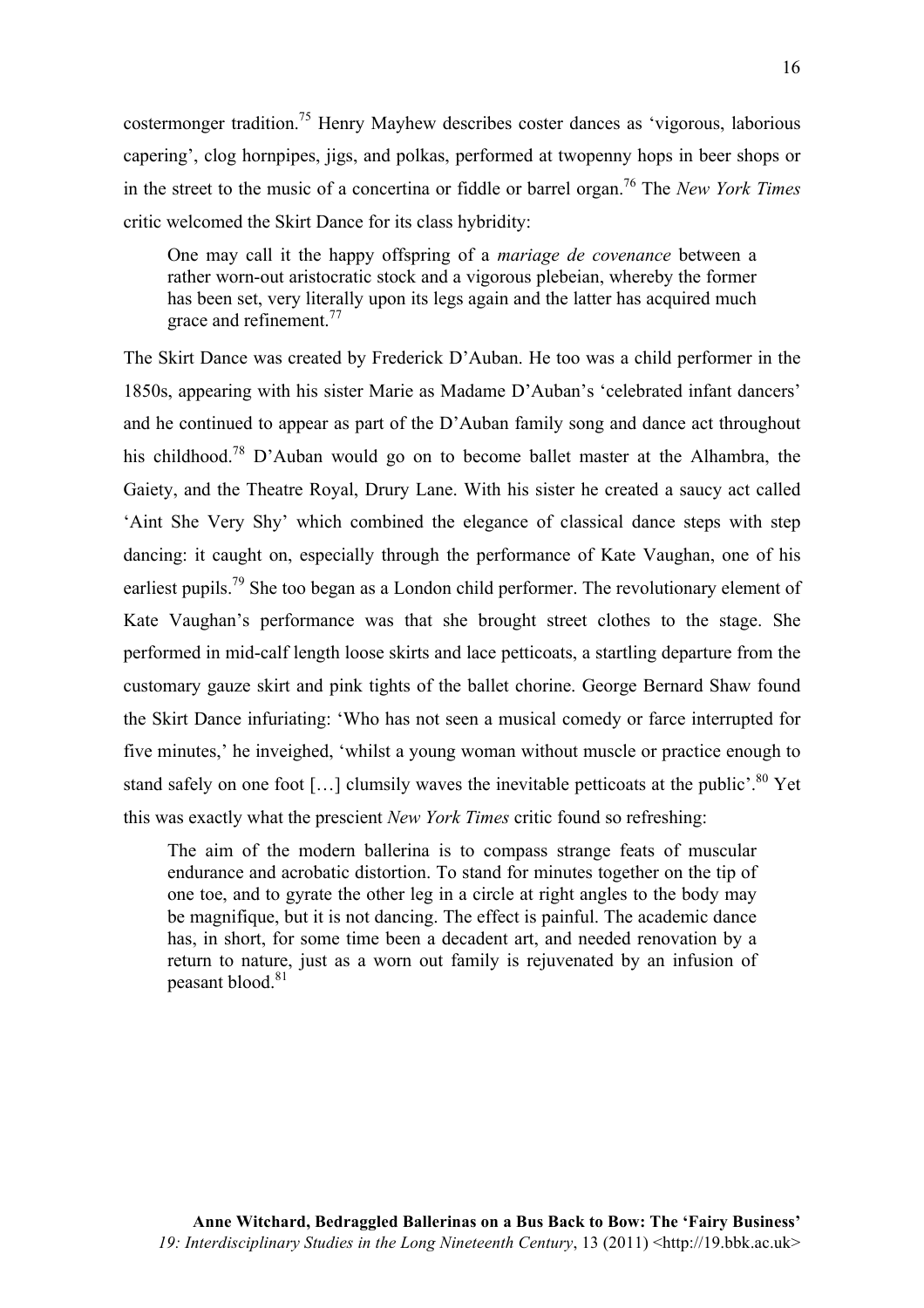**V**

### **'Down from the ballet - up from the clog'**

It was Lottie Collins who eroticized Kate Vaughan's relatively genteel Skirt Dance with the wilder steps and energetic high kicks of the vernacular dances of working-class culture. And it quickly found its way back to the streets. In Bow, where Collins had performed skipping dances as a girl with her sister, the Opies recorded that 'Ta-ra-ra-Boom-der-ay!' was a favourite song for girls as they skipped well into the twentieth century.82 Montagu Williams, author of *Round London: Down East and Up West* (1894) describes the girls of the East End who 'come out very strong on a Saturday night':

to have half a dozen of these girls marching down the Bow Road singing at the top of their voices the chorus of 'Ta-ra-ra-Boom-de-ay,' or 'Knocked 'em in the Old Kent Road' — these are at the present moment their favourites — is a little irritating to quiet-loving citizens. $83$ 

The threat to the 'quiet-loving citizens' of Bow was felt on a wider level, perceived as the encroachment of working-class licence on public morality:

The year in which 'Ta-ra-ra-boom-de-ay' overran the streets of our towns may well give pause to the observer of English habits. It was such an affront to English respectability as had never yet been administered, not only because it flaunted an image of a high-kicking dancer on a music hall stage, but because the very sound of the tune was jeering, as well as ludicrous. The sudden absurd jolt of its high note became a grin at the gait and carriage of a respectable man […]. It had no individual interest whatever; it was the voice of the crowd asserting itself.<sup>84</sup>

Crawford Flitch complained that the 'prettiness of the Skirt Dance as it was danced by Kate Vaughan had perished in the contortions that were introduced from the Moulin Rouge'.<sup>85</sup> In fact the can-can had been danced in London's music halls by British ballet girls since the 1860s, long before the Moulin Rouge opened its doors in 1889. The Alhambra briefly lost its licence in 1874 because of the 'unblushing audacity' of the 'Parisian' high kickers Mlle Colonna and Mlle Sara (Wiry Sal), who were actually both London ballet-trained girls, Amelia Newham and Sarah Wright. Sarah was the daughter of a waiter at the Canterbury music hall in Lambeth, and Amelia of theatrical parents.<sup>86</sup>

The French can-can, that 'mad, unbridled dance of the drunken "petroleuses" of the French Revolution', was a potent signifier of working-class assertion as well as unbridled female sexuality.  $87$  By the 1890s music hall was becoming big business and the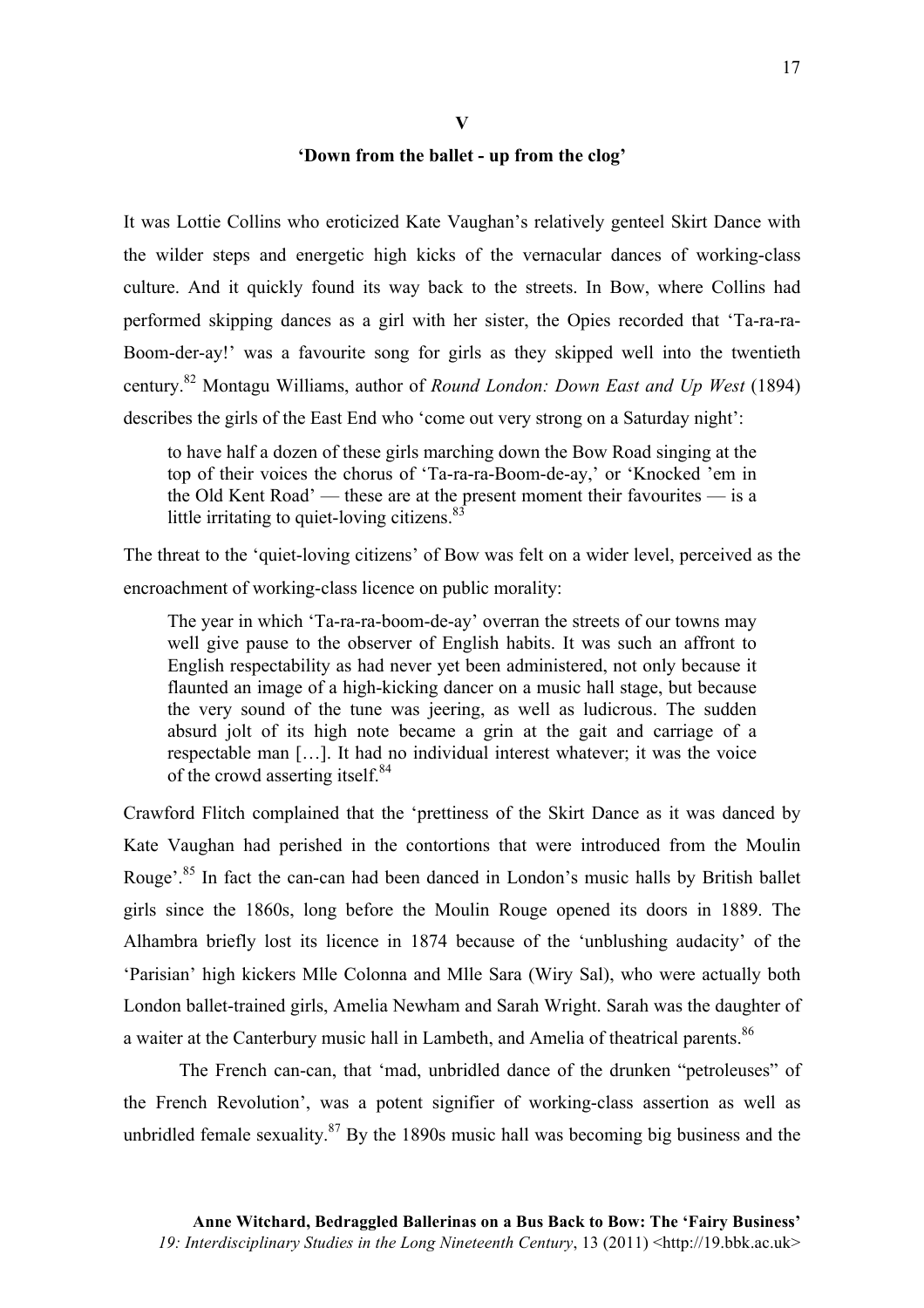risqué acts and *double entendres* of the traditional turns were now deemed too vulgar for a growing middle-class audience. London County Council's Theatre and Music Halls Committee devised an agenda with the social purity brigades to 'vigilantly watch our entertainments and vigorously repress whatever is clearly contrary to good morals<sup>'.88</sup> Mrs Ormiston Chant's controversial contribution to the regulation of public decency was her campaign to rid music halls of impropriety, vice, and alcohol, by lobbying the Theatre and Music Hall's Committee to refuse licences. Her attitude towards the dancers at the Empire reflected the customary lack of distinction between female performers and prostitutes, and her campaign served to reinforce the social stigma that still adhered to the dancer's profession.

It was now that commodified configurations of the cockney entertainer began to emerge. The 'mashers', 'swells', and so-called 'coster carollers' of the 1860s, 70s, and 80s, had been proletarian comics of the 'rorty' or 'slangster' type, beloved of their local audiences.<sup>89</sup> Their acts revolved around drink, domestic violence, pugilism, and flash clothes. They featured thieves' cant, backslang, and patter, along with step dance and performances of physical dexterity and horseplay.<sup>90</sup> Henry Mayhew had treated costers as members of the dangerous classes, their street-based life positioning them between settled and wandering tribes of Irish extraction with no more than a 'predatory respect for property' and a 'sturdy hostility to Christianity and marriage'.<sup>91</sup> Their distinctive clothing marked them out. Mayhew described the customary dress of the coster: bell-bottomed trousers with buttoned vents, mufflers, peaked caps, pearl buttons, short hair with a donkey fringe, ornamented boots, and elaborate belt buckles. What Gareth Stedman Jones has explained as the ideological containment of the East End 'pearly coster' emerged with the domesticated or conservative-subordinate position taken by Albert Chevalier.<sup>92</sup> Unlike his predecessors Chevalier was middle class, and his act derived from art, not life. Chevalier based his routine on anthropological observation rather than experience: 'The man is a survival of the picturesque and possesses many traits of the Romany and Spanish gypsy', he explained to the *New York Times* when he brought his act to the States in 1896. 'The trousers are Mexican and the big buttons are Spanish. The girls wear an apron with all changes of costume, a big fringe on their foreheads, and earrings that are usually family heirlooms.<sup>393</sup> The male 'cockney' entertainer became subsumed into a 'contained' class position. His character coalesced as one of 'sturdy optimism, in his unwavering determination not only to make the best of things as they are, but to make them seem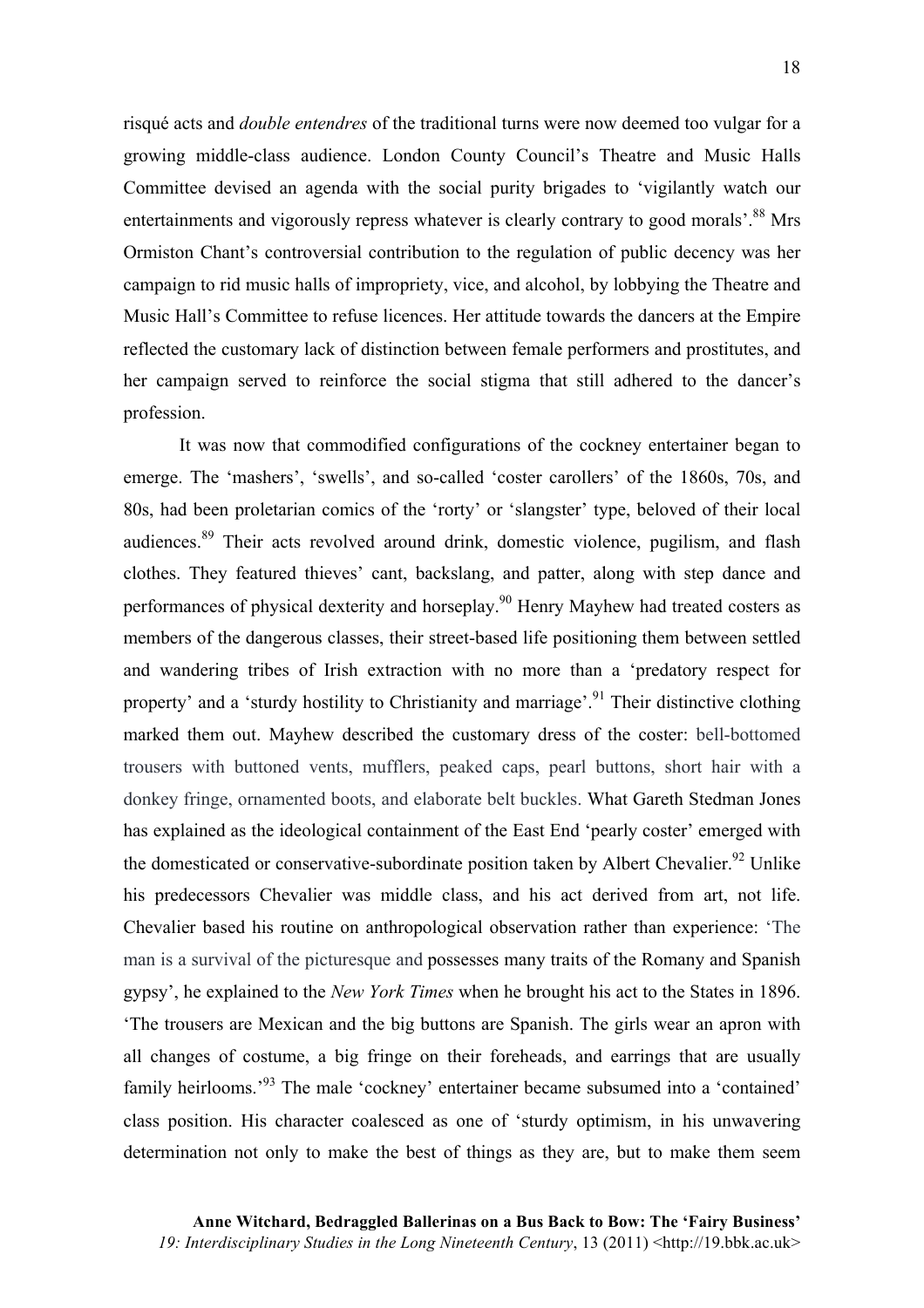actually better than they are by adapting his mood to the exigencies of the occasion'.<sup>94</sup> Apolitical and staunchly patriotic, his potentially disturbing social difference was domesticated, enshrined 'within a larger framework of national and imperial unity'.<sup>95</sup>

Meanwhile it was in dance and theatrical displays of female sexuality that an autonomous working-class vitality persisted. Bessie Bellwood (1856–1896), born Catherine Mahoney of Irish parents, was a rabbit-skinner from Lambeth. Dressed in a flashy 'wine-colored frock, with many frills on the skirt, and a rorty hat topped with a red and white feather', she made a huge hit on the halls with 'What Cheer Ria' (1885), a song and dance act about Maria, a raucous coster girl.<sup>96</sup> A later incarnation of 'Ria' has her get quickly bored with a spell in the Salvation Army:

Sister 'Ria, Sister 'Ria of the Army soon began to tire So she sold her tambourine Now she's nightly to be seen Dancing in the ballet at the Empire. <sup>97</sup>

The exuberance of the working girl in her brief idyll of (relatively) carefree adolescence exercised a strong cultural pull in the face of the raft of philanthropic bodies and reformatory legislations which threatened to eradicate traditions of working-class leisure. Montagu Williams described the importance of costume and dance to the girls in Bow:

They have fashions of their own; they delight in a quantity of colour; and they can no more live without their large hats and huge feathers than 'Arry can live without his bell-bottom trousers. They all sport high-heeled boots, and consider a fringe an absolute essential. […] They can sing a good song, or dance a break-down with any one.<sup>98</sup>

Somerset Maugham captured the type in *Liza of Lambeth* (1897). Wearing 'an enormous fringe, puffed-out and curled and frizzed, covering her whole forehead from side to side, and coming down to meet her eyebrows', Liza Kemp is 'dressed in brilliant violet, with great lappets of velvet' and 'an enormous black hat covered with feathers'.<sup>99</sup> Seeing what 'a sensation she was creating; she arched her back and lifted her head, and walked down the street, swaying her body from side to side, and swaggering along as though the whole place belonged to her'.100 Liza begins to dance to the music of the organ grinder. 'It's too bloomin' slow,' she said again; 'it gives me the sick. Let's 'ave somethin' a bit more lively than this 'ere waltz. You stand over there, Sally, an' we'll show 'em 'ow ter skirt dance.<sup>'101</sup> Liza's cockney swagger and natural animal grace enable her to perform the difficult steps and motions of the dance, the high kicks, splits, and 'magnificent' cartwheels 'better' than the 'trained ballet' of which Liza is well aware.<sup>102</sup> 'Talk of the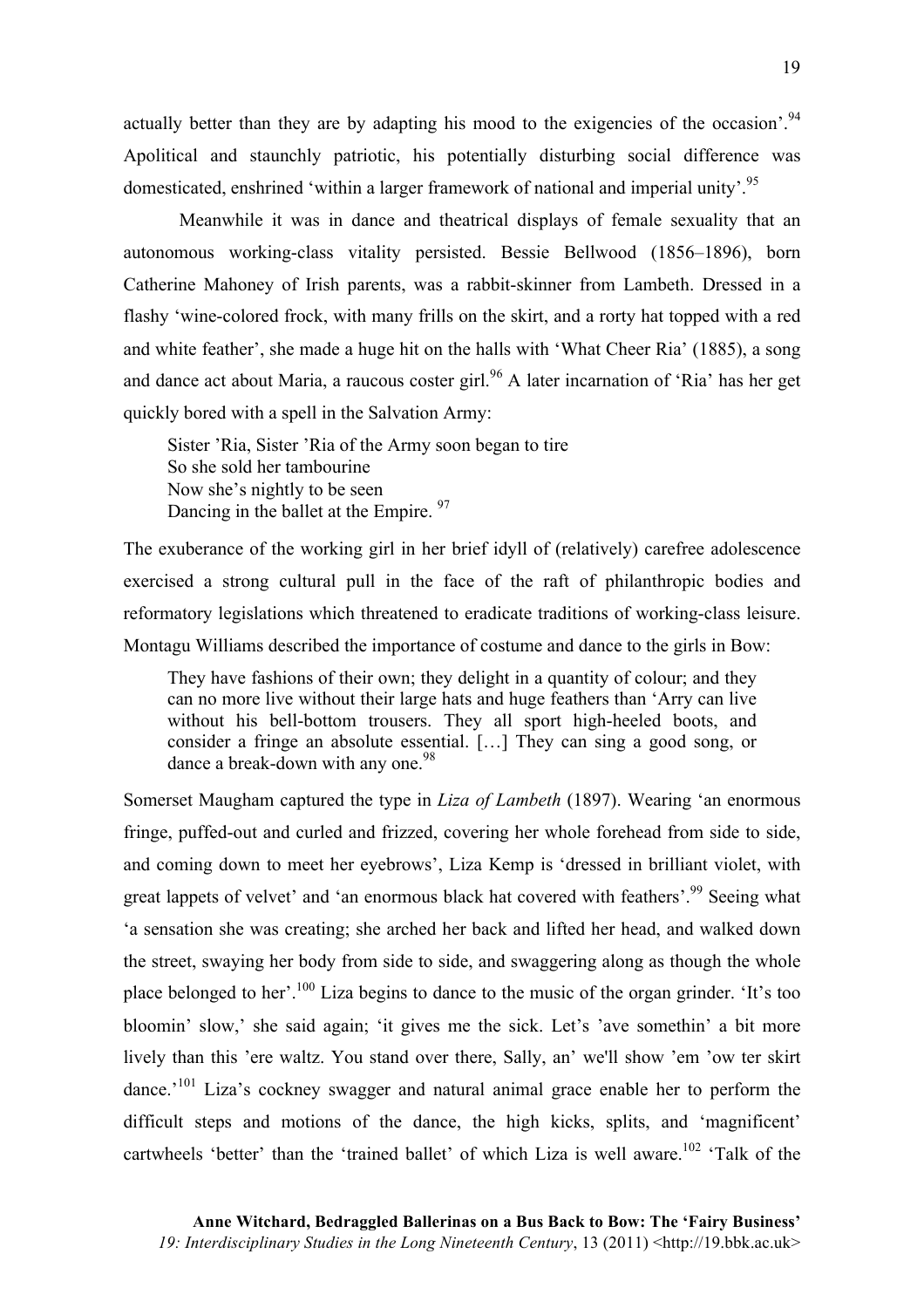ballet at the Canterbury and South London. You just wite till you see the ballet at Vere Street, Lambeth — we'll knock 'em!' <sup>103</sup> In May Sinclair's best-selling novel *The Divine Fire* (1904), set in 1892, a young Decadent poet is infatuated with Poppy Grace, who, costumed in 'a purple velveteen skirt, a purple velveteen jacket with a large lace collar, and a still larger purple velveteen hat with white ostrich feathers that swayed madly', performs a coster dance on the stage of the Jubilee Variety Theatre:

Poppy's feet beat out the measure that is dance on East End pavements to the music of the concertina. In the very abandonment of burlesque Poppy remained an artist, and her dance preserved the gravity of the original ballet, designed for performance on a flagstone.<sup>104</sup>

By the end of the century stylistic appropriations of indigenous dances of the streets, whether the impromptu barrel organ waltzes, cellar-flap tap, clog, and coster dancing of the East End, the sexual abandonment of the South American barrio tango and flamenco, the peasant carnival of the Breton Kermesse, or the Black American breakdown and cakewalk, were expressive of a mood that would coalesce in the furore that was the Ballets Russes when it arrived and changed everything. Many spoke of Lottie Collins's performance in terms that anticipated the reception of the Ballets Russes: 'Bang goes the drum and the quiet, simple-looking nervous figure is changed into a bacchanalian fury.<sup>105</sup> Another critic described Collins's dance as

a Pavlova's 'Bacchanale' of the [music] halls, ante-dating the Russians by a generation. One remembers even now the electric thrill which shot through the audience, as a species of frenzy seemed to possess the slight figure on the stage, and the tempestuous petticoats swished, and the scarlet-clad limbs flashed high in the air.<sup>106</sup>

And while the Russian ballet was dazzling fashionable audiences with displays of foreign licence, other writers saw 'true Bacchanales' being performed in the East End streets: 'You may listen to Glazounoff's *L'Automne Bacchanale* at the Palace Theatre danced by Pavlova, but I should not look in Shaftesbury Avenue or Piccadilly for its true spirit. Rather I should go to Kingsland Road, Tunnel Gardens, Jamaica Road.'107 In 1906 the *Era* reported that 'a troupe of female street dancers from Walworth earned a trial at a small neighbourhood hall from where they were booked to the Camberwell Palace'.<sup>108</sup>

I want to conclude with the testimony of Hilda Munnings, an East London girl from Wanstead Flats who persuaded Pavlova to teach her and went on to become the celebrated Lydia Sokolova (1896–1974), principal character dancer with Diaghilev's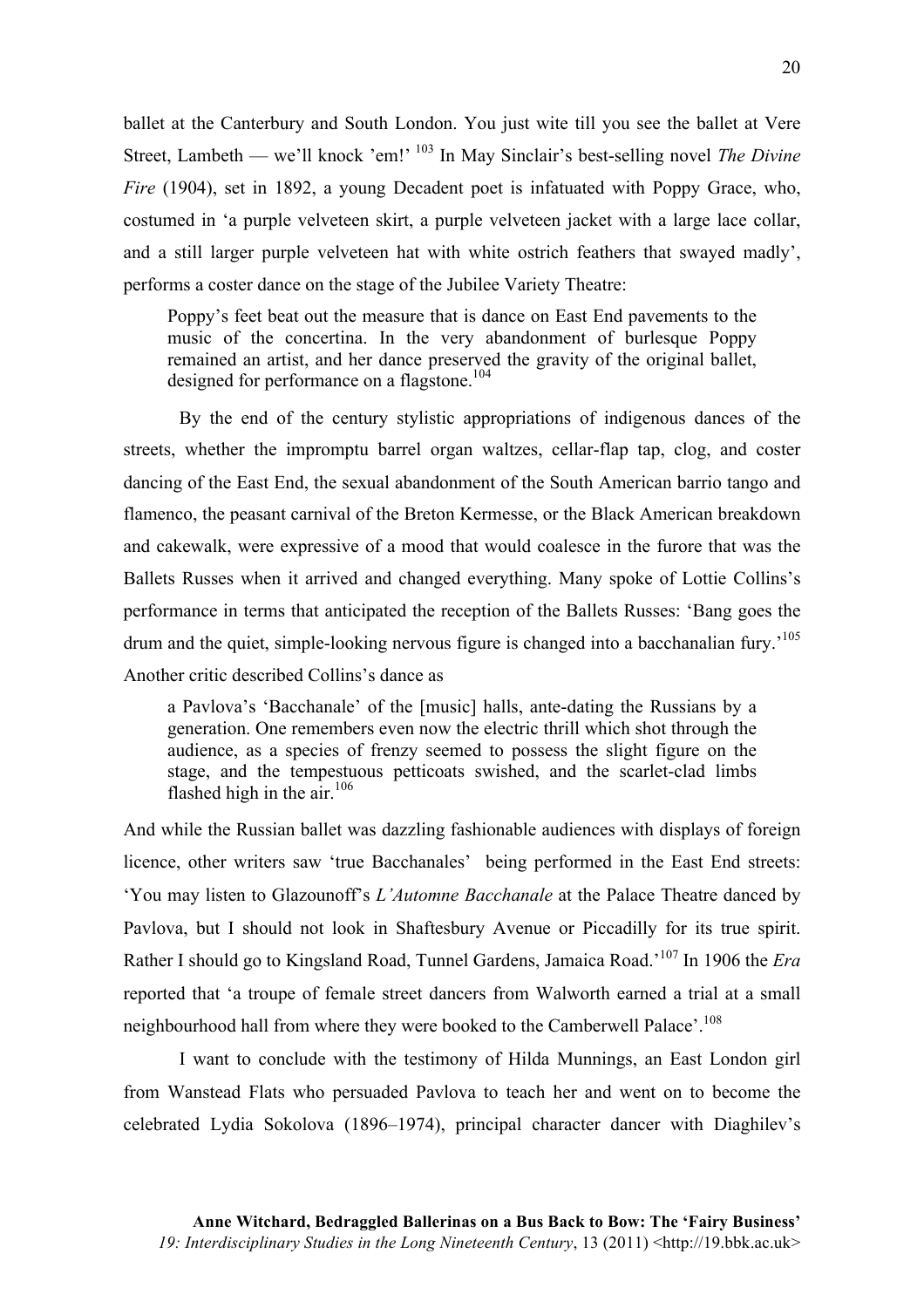Ballet Russes (and for whom the part of the goddess Britannia in *The Triumph of Neptune* was specially created). Here she describes her earliest inspiration and provides us not only with a tantalizing glimpse of East End coster tradition but confirms the centrality of East End dance culture to the way that English ballet would develop from Diaghilev onwards:

It was outside public houses, mostly on Saturdays when the factories were closed, that I had seen girls dancing to a barrel organ. They danced in fours or sixes, opposite each other, performing high kicks, *ronds de jambe* and splits — in fact the can-can. They also danced the cake-walk. These girls were just as good dancers of their type as the performers I saw later in the cafes in Spain, and they bore a striking resemblance to them. They were attractive creatures, mostly dark like Gypsies, with kiss-curls stuck on their cheeks and foreheads and little combs in their hair. Unlike the Spaniards, however, they wore no jewellery, only gold earrings and hats with feathers. Their skirts and their blouses with puffed sleeves were of every conceivable colour, but they always had a preference for purple; over their shoulders there was always a little shawl. The skirts with three or four flounces at the bottom, were worn over several frilled petticoats, and when these were lifted they revealed black stockings and button boots.

In Holy Week they didn't dance: they skipped. It was the custom to lower large beer barrels from the drays into the cellars under public houses by lengths of thick cable; and during this week men used to hold these cables across the street to form gigantic skipping ropes […] The coster girls used to leap higher and higher over the rope sometimes executing a wonderful side kick, beating the legs together. I longed to dance like those girls.<sup>109</sup>

 $\overline{a}$ 

<sup>1</sup> The George Balanchine Trust, *Union Jack* <http://balanchine.com/union-jack/> [accessed 16 November 2011].

<sup>2</sup> *The Sitwells and the Arts of the 1920s and the 1930s*, ed. by Joanna Skipwith (London: National Portrait Gallery Publications, 1994), p. 108.

<sup>3</sup> Lynn Garafola, *Diaghilev's Ballets Russes* (New York: Da Capo Press, 1998), p. 137.

<sup>4</sup> Garafola, *Diaghilev's Ballets Russes*, p. 317. See also 'M. Larionow and the Russian Ballet', in *A Roger Fry Reader*, ed. by Christopher Reed (Chicago: University of Chicago Press, 1996), p. 281.

<sup>&</sup>lt;sup>5</sup> Earlier in the nineteenth century male dancers were considered to be grotesquely obstructive of the audience's erotic pleasure in the female dancer as indicated by the title of a satirical lithograph by Charles Edouard de Beaumont (1860): 'The unpleasant thing about a danseuse is that she sometimes brings along a male dancer.' See Ramsay Burt, *The Male Dancer: Bodies, Spectacles, Sexuality* (London: Routledge, 2007), p. 9. Later on, the *Era* spoke for what was acceptably British in ballet staging: 'For that horrid,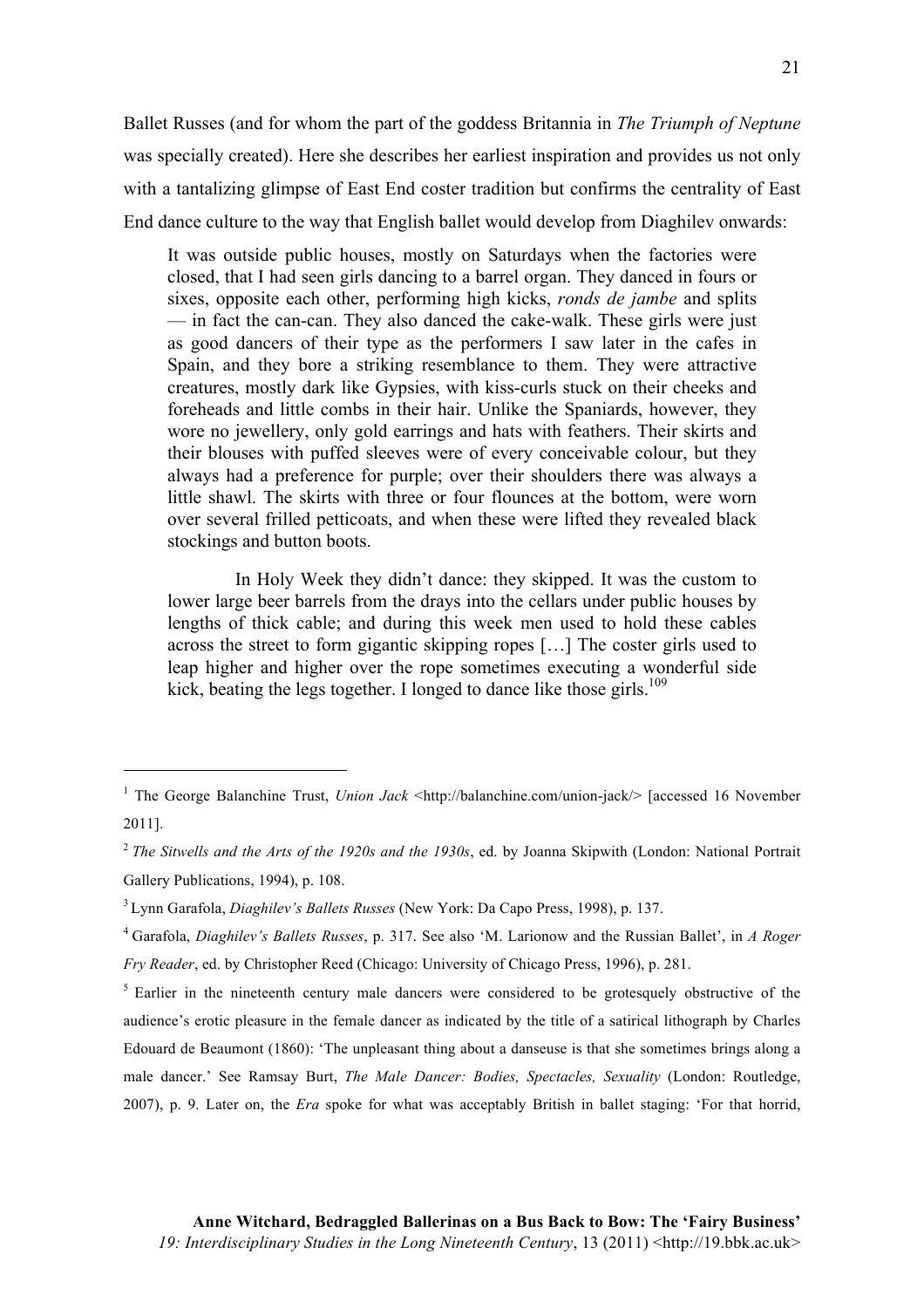painted epicene thing, the male ballet dancer, we entertain nothing but disgust.' See Ivor Guest, *Ballet in Leicester Square: The Alhambra and the Empire, 1860–1915* (London: Dance Books, 1992), p. 90.

<sup>6</sup> Arnold Lionel Haskell, *Ballet Since 1939* (London: Longmans Green, 1948), p. 8.

<sup>7</sup> Quoted in Skipwith, *The Sitwells,* p. 108.

 $\overline{a}$ 

<sup>8</sup> Harold Acton, *Memoirs of an Aesthete* (London: Hamilton, 1984), p. 119. For a useful discussion of this trend, see Simon Joyce, *The Victorians in the Rearview Mirror* (Athens: Ohio University Press, 2007), pp. 66–67.

9 *The Body Eclectic: Evolving Practices in Dance Training*, ed. by Melanie Bales and Rebecca Nettl-Fiol (Urbana: University of Illinois Press, 2008), p. 56.

<sup>10</sup> Garafola, *Diaghilev's Ballets Russes,* p. 142.

<sup>11</sup> Alexandra Harris, *Romantic Moderns: English Writers, Artists and the Imagination from Virginia Woolf to John Piper* (London: Thames and Hudson, 2010), p. 10. Harris's excellent book documents what she terms Romantic Modernism across the arts at this time, although she does not include dance here.

<sup>12</sup> Evelyn Waugh, *Brideshead Revisited* (London: Penguin, 1981), pp. 36, 40.

<sup>13</sup> Acton, *Memoirs of an Aesthete,* p. 130.

<sup>14</sup> Robert Louis Stevenson, 'A Penny Plain and Twopence Coloured', in *R. L. Stevenson on Fiction: An Anthology of Literary and Critical Essays*, ed. by Glenda Norquay (Edinburgh: Edinburgh University Press, 1999), pp. 76–77.

<sup>15</sup> Acton notes that despite their determined Victorianism, his friends had a point of contact with Jean Cocteau in that they 'preferred certain circuses or music-hall turns — what I called the illegitimate stage to the 'legitimate stage', *Memoirs of an Aesthete*, p. 155.

<sup>16</sup> The Triumph of Neptune <http://www.balanchine.org/balanchine/display\_result.jsp?num=64> [accessed] 17 November 2011].

<sup>17</sup> *Queen*, 15 December 1926; repr. in Nesta Macdonald, *Diaghilev Observed by Critics in England and the United States, 1911–1929* (New York: Dance Horizons, 1975), p. 343.

18Reprinted in *Modernism: An Anthology*, ed. by Lawrence S. Rainey (London: Blackwell, 2005), p. 34.

<sup>19</sup> Daniel Gerould, 'Eisenstein's *Wiseman*', *Drama Review*, 18.1 (1974)*,* 71–76*.*

<sup>20</sup> I am indebted to Amy Koritz, Alexandra Carter, and Jane Pritchard for their work on this 'lost' period of English ballet.

 $21$  The first Ballets Russes appearances in London were at the Covent Garden Opera House, 21 June 1911, and 26 June 1911 as part of George V's Coronation Gala. They performed before 'an audience that included ambassadors and ministers, African kings, Indian chiefs, maharajahs and mandarins, and the cream of British society' and the *Illustrated London News* was so impressed that it 'called for the creation of a permanent dance company at Covent Garden'. See Modris Eksteins, *Rites of Spring: The Great War and the Modern* Age (New York: Mariner Books, 2000), p. 26.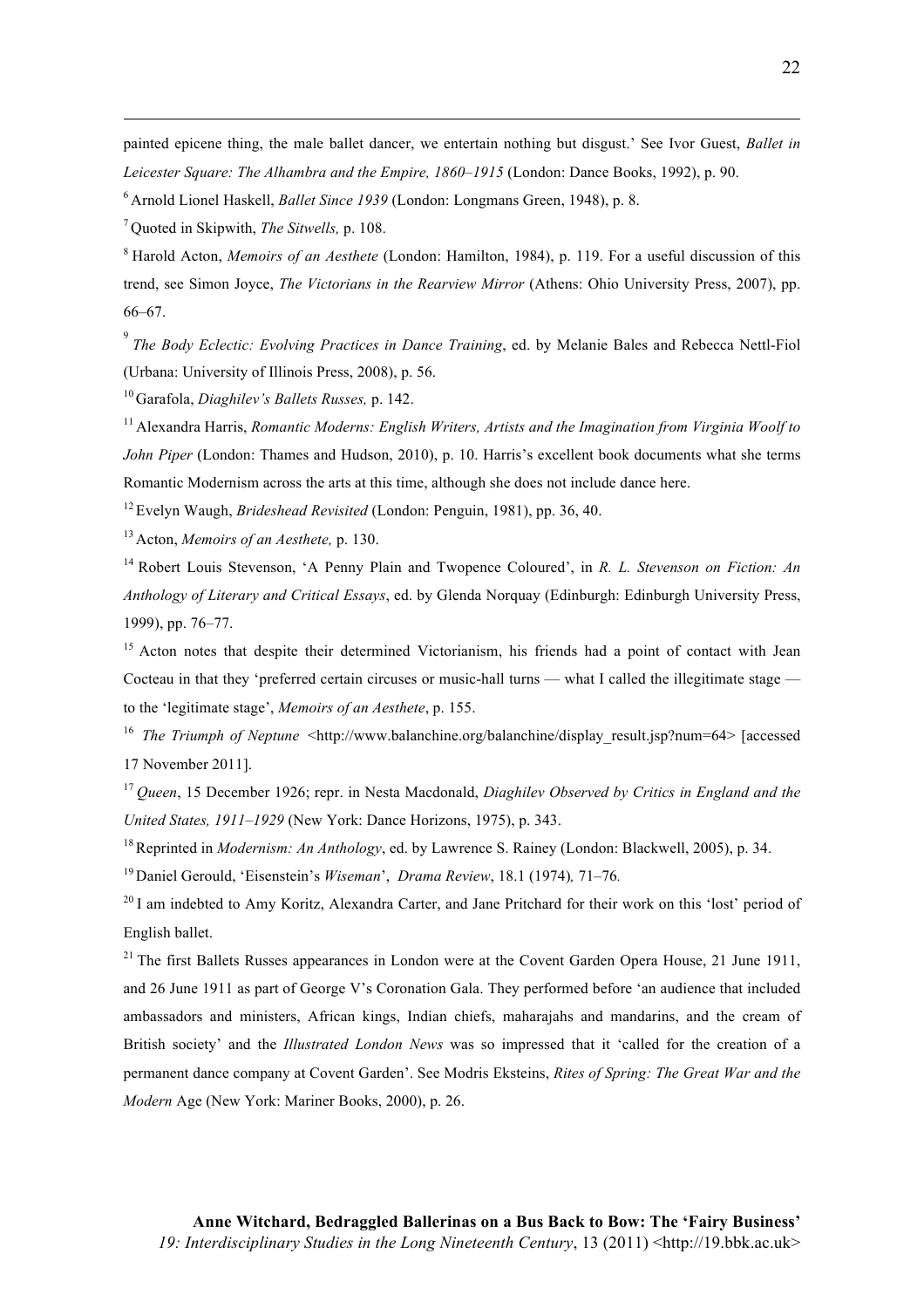<sup>22</sup> Macdonald, *Diaghilev Observed*, p. 17. The Tsar disapproved of the music hall as a setting for Imperial trained dancers. See also Lydia Kyasht, *Romantic Recollections* (London: Dance Books, 2010).

23Bronislava Nijinska, *Early Memoirs* (Durham, NC: Duke University Press, 1982), p. 381.

<sup>24</sup> Amy Koritz, 'Moving Violations: Dance in the London Music Hall, 1890–1910', *Theatre Journal*, 42.4 (1990), 419–31 (p. 420).

<sup>25</sup> Jane Pritchard, 'Dancing Disraeli: An Overview of the Inclusion of Political and Topical References in the Music Hall Ballets at the Metropolitan and South London Music Halls 1870–1884', paper presented at The Cultural History of Pantomime Conference, Universities of Birmingham and Lancaster, July 2011.

<sup>26</sup> Alexandra Carter, *Dance and Dancers in the Victorian and Edwardian Music Hall Ballet* (Aldershot: Ashgate, 2005), p. 1.

<sup>27</sup> *Era*, 20 September 1874, p. 11.

 $\overline{a}$ 

<sup>28</sup> *Era*, 20 September 1874, p. 11.

<sup>29</sup> *Women's Work*, ed. by Agnes Bulley and Margaret Whitley (London: Methuen, 1894), pp. 34–35.

<sup>30</sup> Koritz, 'Moving Violations', p. 427.

31Carter, *Dance and Dancers in the Victorian and Edwardian Music Hall Ballet,* p. 53.

<sup>32</sup> J. E. Crawford Flitch, *Modern Dancing and Dancers* (London: Richards, 1912), p. 174. See also Percy Fitzgerald, *The World Behind The Scenes* (London: Chatto & Windus, 1881), p. 42.

<sup>33</sup> George Bernard Shaw, *Music in London, 1890–94: The Collected Music Criticism of Bernard Shaw* (New York: Vienna House, 1973), p. 255.

<sup>34</sup> J. M. B., *Sketch*, 1 January 1896, p. 52. Carter speculates this was possibly J. M. Barrie.

35Crawford Flitch, *Modern Dancing and Dancers*, p. 65.

<sup>36</sup> Albert Smith, *The Natural History of the Ballet Girl* (London: Bogue, 1847), p. 18.

<sup>37</sup> Smith, *Natural History of the Ballet Girl*, pp. 36–37.

<sup>38</sup> *Theatrical Times*, 26 June 1847, pp. 195–96 (emphasis added).

<sup>39</sup> James Greenwood, *Low-life Deeps: An Account of the Strange Fish to be Found There* (London: Chatto & Windus, 1876), p. 59.

<sup>40</sup> Smith, *The Natural History of the Ballet Girl*, p. 36.

<sup>41</sup> E. Barlee, *Pantomime Waifs; or, A Plea for Our City Children* (London: Partridge, 1884), p. xvi.

<sup>42</sup> Barlee, *Pantomime Waifs*, p. xvi (emphasis in original). See Lucy Bland, *Banishing The Beast: English Feminism and Sexual Morality, 1885–1914* (London: Penguin, 1995). For an account of Chant's moral purity campaign concerning 'the want of clothing in the ballet' see Laura Chant, *Woman's Signal*, 1 November, 1894.

43Barlee, *Pantomime Waifs,* p. 55.

<sup>44</sup> John Orens, *Stewart Headlam's Radical Anglicanism: The Mass, the Masses and the Music Hall,* (Urbana: University of Illinois Press, 2003), p. 69. After Headlam's wife left him for another woman, Wooldridge became his housekeeper of many years' duration.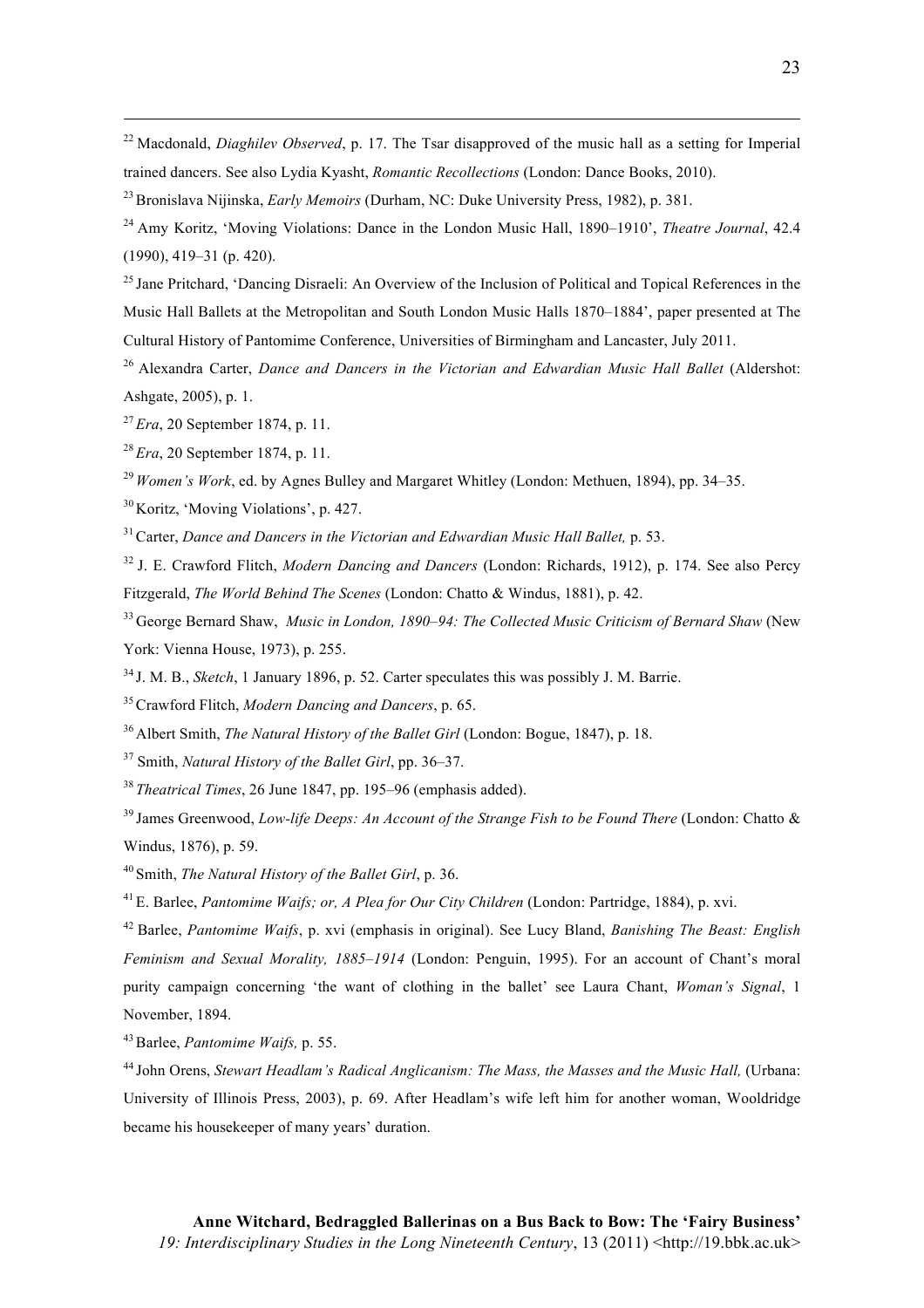<sup>45</sup> Deborah Jowitt, *Time and the Dancing Image* (Berkeley: University of California Press, 1988), p. 44.

<sup>47</sup> Gerald Cumberland, *Written in Friendship: A Book of Reminiscences* (London: Richards, 1923), p. 278.

<sup>48</sup> Arthur Symons, *Cities and Sea-Coasts and Islands* (New York: Brentano's, 1919), p. 183.

<sup>49</sup> Cited in Joseph W. Donohue, *Fantasies of Empire: The Empire Theatre of Varieties and the Licensing Controversy of 1894* (Iowa City: University of Iowa Press, 2005), p. 9.

 $50$  The infamous promenade was a bar and lobby space behind the first tier of gallery seats where for the admission price could be gained a distant view of the stage but, more crucially, assignations might be made. Laura Ormiston Chant, a member of the National Vigilance Association, opposed the renewal of the Empire's licence in 1894 on the grounds of this open prostitution. See Donohue, *Fantasies of Empire*, p. 48. <sup>51</sup> Arthur Symons, *The Café Royal and Other Essays* (London: Beaumont Press, 1924), p. 4.

52W. B. Yeats, *Letters to the New Island* (Cambridge, MA: Harvard University Press, 1934), p. 144.

<sup>53</sup> Symons's study, *The Symbolist Movement in Literature*, introduced developments in French verse and writers such as Balzac, Mallarmé, Verlaine, Rimbaud, Laforgue, and Huysmans to the Anglo-American reading public.

54 Arthur Symons, *Studies in Two Literatures* (London: Smithers, 1897), p. 188.

55 Among the reviews that upset Symons was one in the *Pall Mall Gazette*, 2 September 1895, p. 4. Signed 'Pah!', it calls him 'a dirty-minded man' whose 'mind is reflected in the puddle of his bad verses'.

<sup>56</sup> Symons, *Symbolist Movement*, pp. 9, 10.

 $\overline{a}$ 

<sup>57</sup> Symons, *Cities and Sea-Coasts and Islands,* p. 145.

<sup>58</sup> Arthur Symons, 'The World as Ballet' (1898), in *The Collected Works of Arthur Symons*, 9 vols (London: Secker, 1924), IX, 245.

<sup>59</sup> Murray Pittock, *Spectrum of Decadence: The Literature of the 1890s* (London: Routledge, 1993), p. 75.

60 Arthur Symons, *Studies in Seven Arts* (New York: Dutton, 1913), p. 391.

61 Frank Kermode, *Romantic Image* (London: Routledge, 2002), p. 84.

62 Bernard Gendron, *Between Montmartre and the Mudd Club: Popular Music and the Avant-Garde*  (Chicago: University of Chicago Press, 2002), p. 18.

<sup>63</sup> Jack London, 'The People of the Abyss', in *Novels and Social Writings* (New York: Library of America, 1982), pp. 1–184 (p. 158).

<sup>64</sup> 'Nora on the Pavement', in *Poems by Arthur Symons*, 2 vols (New York: Lane, 1911), I, 83–84.

<sup>65</sup> 'The Little Dancers', in *Collected Poems of Laurence Binyon* (London: Macmillan, 1931), p. 3.

<sup>66</sup> Ernest Rhys, 'A Winter-Night's Bacchante', in *A London Rose and Other Rhymes* (London: Matthews, 1894), pp. 7–8.

<sup>67</sup> John Lucas, 'Hopkins and Symons: Two Views of the City', in *Fin de Siècle/Fin du Globe: Fears and Fantasies of the Late Nineteenth Century*, ed. by John Stokes (London: Macmillan, 1992), pp. 52–68 (pp. 61–67, 66).

<sup>46</sup> Arthur Symons, *The Symbolist Movement in Literature* (London: Heinemann, 1899), p. 10.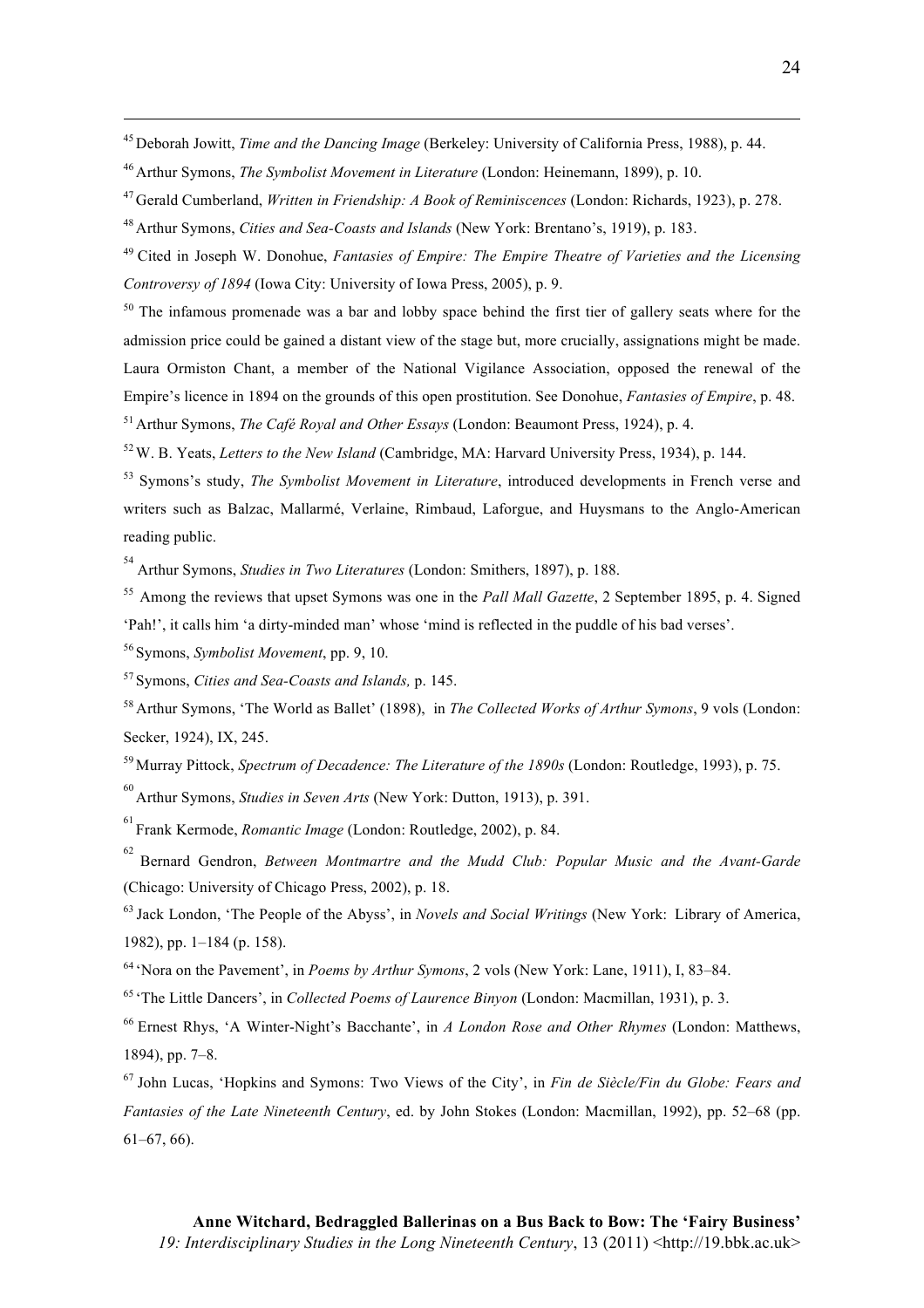<sup>68</sup> Pierce Egan, *Life in London* (London: Appleton, 1904), p. 227.

69 James Greenwood, *The Wilds of London* (London: Chatto & Windus, 1874), p. 5.

<sup>70</sup> Smith, *The Natural History of the Ballet Girl*, p. 18.

71Charles Dickens, *Hard Times*, ed. by Graham Law (London: Broadview Press, 2003), p. 73.

<sup>72</sup> James Douglas, *Adventures in London* (London: Cassel, 1909), p. 144.

<sup>73</sup> See Peter Gammond, *The Oxford Companion to Popular Music* (Oxford: Oxford University Press, 1991).

74Crawford Flitch, *Modern Dancers and Dancing,* p. 96.

<sup>75</sup> 'Origin of Skirt Dancing', *New York Times,* 17 July 1892 <http://query.nytimes.com/mem/archivefree/pdf?res=F20D10F7355515738DDDAE0994DF405B8285F0D3> [accessed 17 November 2011].

<sup>76</sup> Henry Mayhew, *London Labour and the London Poor* (Oxford: Oxford University Press, 2010), p. 21.

<sup>77</sup> 'Origin of Skirt Dancing', *New York Times,* 17 July 1892.

78 *Era*, 26 May 1850, p. 13.

 $\overline{a}$ 

<sup>79</sup> Crawford Flitch, *Modern Dancers and Dancing,* p. 77. She first performed the dance at the Holborn in 1873 in the Ballet of the Furies.

<sup>80</sup> George Bernard Shaw, *Our Theatres in the Nineties* (London: Constable, 1954), p. 11.

<sup>81</sup> 'Origin of Skirt Dancing', *New York Times,* 17 July 1892.

<sup>82</sup> Iona and Peter Opie, *The Lore and Language of School Children* (Oxford: Clarendon Press, 1967), p. 107. <sup>83</sup> Montagu Williams, *Round London: Down East and Up West* (London: Macmillan, 1893), p. 17.

84R. H. Gretton, *A Modern History of the English People: 1880–1898* (London: Richards, 1913), p. 305.

85Crawford Flitch, *Modern Dancers and Dancing,* p. 86.

<sup>86</sup> Erroll Sherson, *London's Lost Theatres of the Nineteenth Century* (London: Ayer, 1925), p. 264.

<sup>87</sup> Sherson, *London's Lost Theatres*, p. 264. According to popular belief at the time the *pétroleuses* were female supporters of the Paris Commune, unruly viragos accused of burning down much of Paris in the final days of the Commune in 1871.

88Cited in Bland, *Banishing the Beast,* p. 114.

<sup>89</sup> 'Rorty' is costers' slang meaning 'of the best; excellent; jolly; dashing'. 'I Have a Rorty Gal' (1864) was sung by the coster performer 'Chickaleary' Vance.

<sup>90</sup> Gareth Stedman Jones, 'The "Cockney" and the Nation, 1780-1988', in *Metropolis London: Histories and Representations since 1800*, ed. by David Feldman and Gareth Stedman Jones (London: Routledge, 1989), pp. 272–324 (p. 295).

<sup>91</sup> Stedman Jones, 'The "Cockney" and the Nation', p. 288.

 $92$  Stedman Jones, 'The "Cockney" and the Nation', p. 301.

<sup>93</sup> 'Albert Chevalier Arrives', *New York Times,* 19 March 1896 <http://query.nytimes.com/mem/archivefree/pdf?res=9406EFDF1638E033A2575AC1A9659C94679ED7CF> [accessed 17 November 2011].

<sup>94</sup> Edwin Pugh, *The City of the World: A Book about London and the Londoner* (London: Nelson, 1912), p. 303.